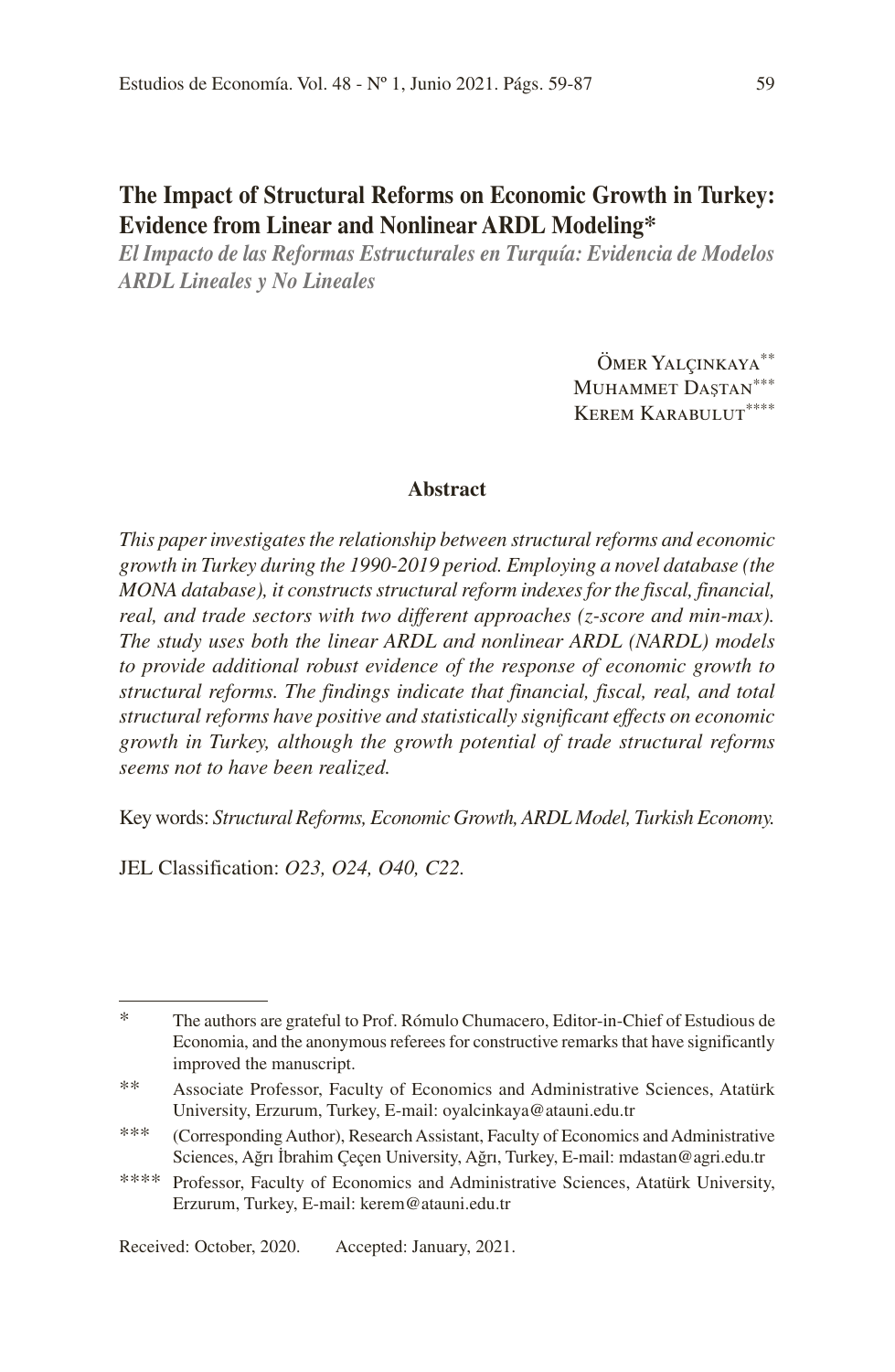#### **Resumen**

*Este trabajo investiga la relación entre las reformas estructurales y el crecimiento en Turquía para el periodo 1990-2019. Utilizando una nueva base de datos (MONA), se construyen índices de reformas fiscal, financiera, real y comercial. Se utilizan modelos ARDL lineales y no lineales que proveen evidencia robusta de la respuesta del crecimiento a las reformas. Se encuentra que todas las reformas, a excepción de la comercial, han afectado significativa y positivamente.*

Palabras clave: *Reformas estructurales, crecimiento económico, modelos ARDL, Turquía.*

Clasificación JEL: *O23, O24, O40, C22.*

#### **1. Introduction**

Following the global financial crisis of 2008, governments in both developed and developing countries have taken significant action to strengthen economic recovery; however, the global economy is still fragile and remains clouded by trade tensions, geopolitical conflicts, and an uncertain economic-political environment. Global growth, which fell to 2.9% in 2019–its lowest level since the financial crisis–is expected to remain well below its precrisis potential of 4%- 4.5% over the next two years (The Organisation for Economic Co-operation and Development [OECD], 2019; International Monetary Fund [IMF], 2019). These recent challenges, including the low growth trap, have heightened the need for structural reforms (SRs); briefly, these refer to the major changes in the structures of the economic and social institutions in an economy. SRs are emphasized as a significant part of achieving strong and sustainable economic growth (Ostry, *et al*., 2009; Babecky and Havranek 2014; Marrazzo and Terzi 2017; Mizutani *et al*., 2018) through improvements in employment (Bouis and Duval, 2011; Bordon *et al*., 2016; Krebs and Scheffel, 2016; Almeida and Balasundraham, 2018), productivity (Salgado, 2002; Lusinyan, 2018; Bouis and Duval, 2011; Arnold and Barbosa, 2015; Gouveia *et al*., 2017; Kouamé and Tapsoba, 2019), foreign direct investments (Campos and Kinoshita, 2008), trade openness and market efficiency (Swaroop, 2016), and economic resilience (IMF, 2015).

This view has directed governments to carry out comprehensive SR programs to strengthen their macroeconomic performance and has raised researchers' interest in investigating the growth effects of SRs. However, SRs are seen as more difficult to measure than conventional economic policies, restricting the scope for a quantitative analysis of their effects. Therefore, much of the research to date has mostly used proxies for SRs (see Khan and Qayyum, 2006; Bara *et al*., 2016; Şahin and Akar, 2018; Yu *et al*., 2014; Mizutani *et al*., 2018), such as liberalization indexes (see Christiansen *et al*., 2013; Prati *et al*., 2013; Arnold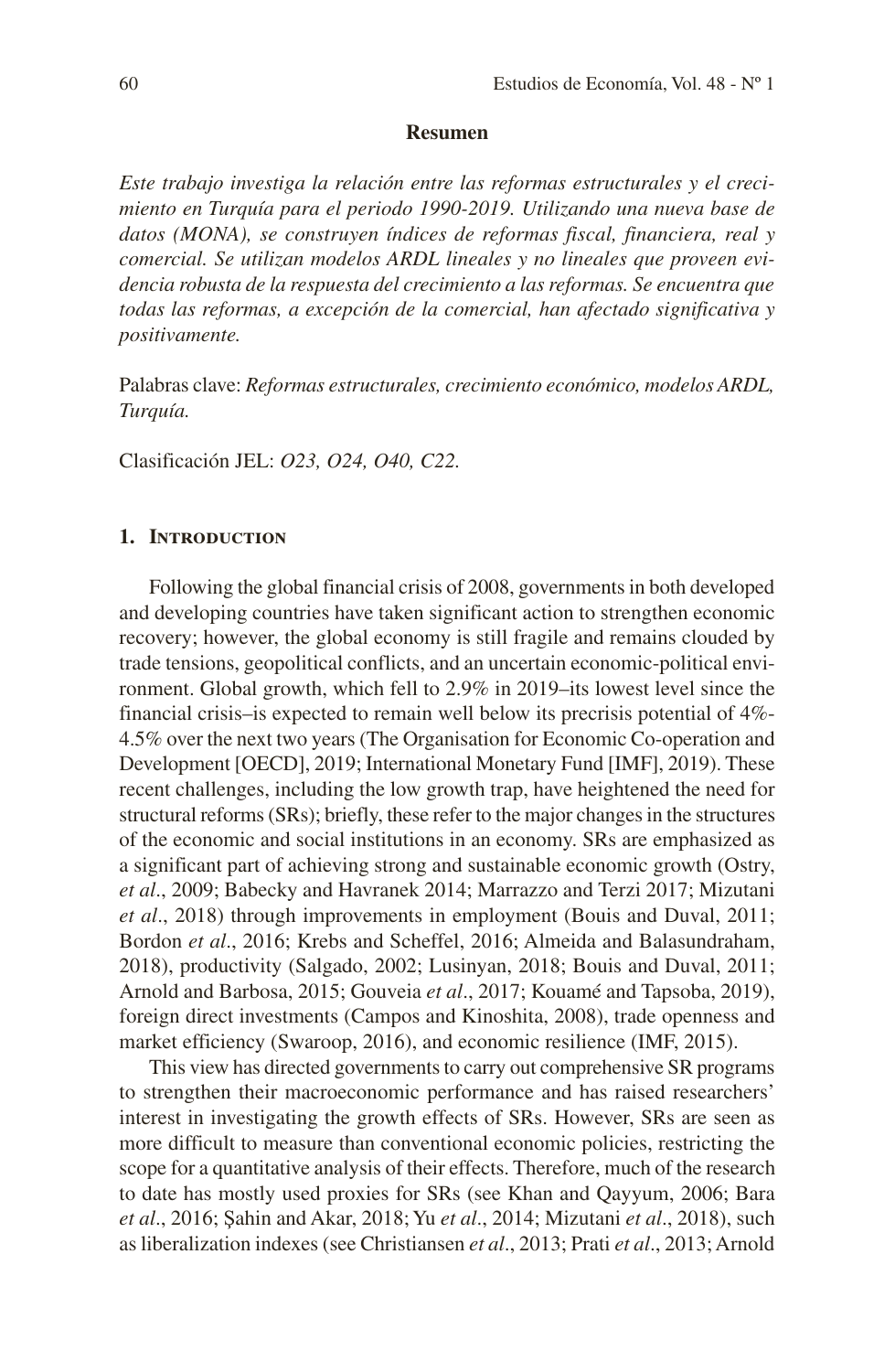and Barbosa, 2015; Bekaert *et al*., 2001; Norris *et al*., 2016), and certain indicators, such as employment protection legislation (EPL), product market regulation (PMR) and regulation in energy, transport, and communications (ETCR) (see Egert and Gal, 2016; Amable *et al*., 2016; Fatas, 2015, Brancaccio *et al*., 2018). Although these proxies or indicators can be useful for measuring SRs, they may not provide a comprehensive and direct picture of SRs. Considering this gap in the literature, Kouamé and Tapsoba (2019) constructed new SR indexes for four key sectors (namely, the fiscal, financial, real, and trade sectors) to assess the effects of SRs on labor productivity growth in 37 developing countries by employing a novel database (IMF-Monitoring of Fund Arrangements [MONA] database). The MONA database is an IMF-maintained database used to monitor comparable data related to the economic objectives and outcomes of Fundsupported arrangements and indicates the cumulative history of Fund-supported programs from Executive Board approval through their completion. Following the study of Kouamé and Tapsoba (2019), the present study constructs new SR indexes for Turkey to explore the growth effects of SRs in those sectors during the period 1990-2019. Faced with heightened uncertainty in the economicpolitical environment, continued geopolitical conflicts in the Middle East, and a low-growth trap, the Turkish economy is considered to be one of the developing economies most in need of SRs and, thereby, provides an interesting field for such an analysis. To the best of our knowledge, this is the first study investigating the growth effects of SRs in four sectors in Turkey by constructing new SR indexes for the country, even if it is not the first to employ the MONA database. This study uses two different approaches (namely, the z-score and min-max approaches) to construct SR indexes and employs the standard, or linear, ARDL (autoregressive distributed lag) and nonlinear ARDL (NARDL) methodologies to estimate the econometric models in order to confirm the robustness of the link between SRs and economic growth.

The remaining part of the study proceeds as follows. Section 2 reviews the literature on the link between SRs in the fiscal, financial, trade, and real sectors and economic growth. Section 3 describes the data, variables, and approaches used to construct the SR indexes. Section 4 is concerned with the methodology used in the study, and the last section focuses on the main conclusions.

#### **2. Literature Review**

This section reviews the empirical literature on the link between SRs and economic growth and the channels through which SRs impact the growth performance of countries. There is a large and growing body of literature relevant to the topic that postulates that SRs could be powerful tools for economic growth and development, even if growth responses to SRs vary across countries. However, this study focuses on the literature that deals directly with the growth effects of the four key SRs (fiscal, financial, trade, and real sector reforms). First, *fiscal reforms* could play a critical role in supporting strong and long-lasting economic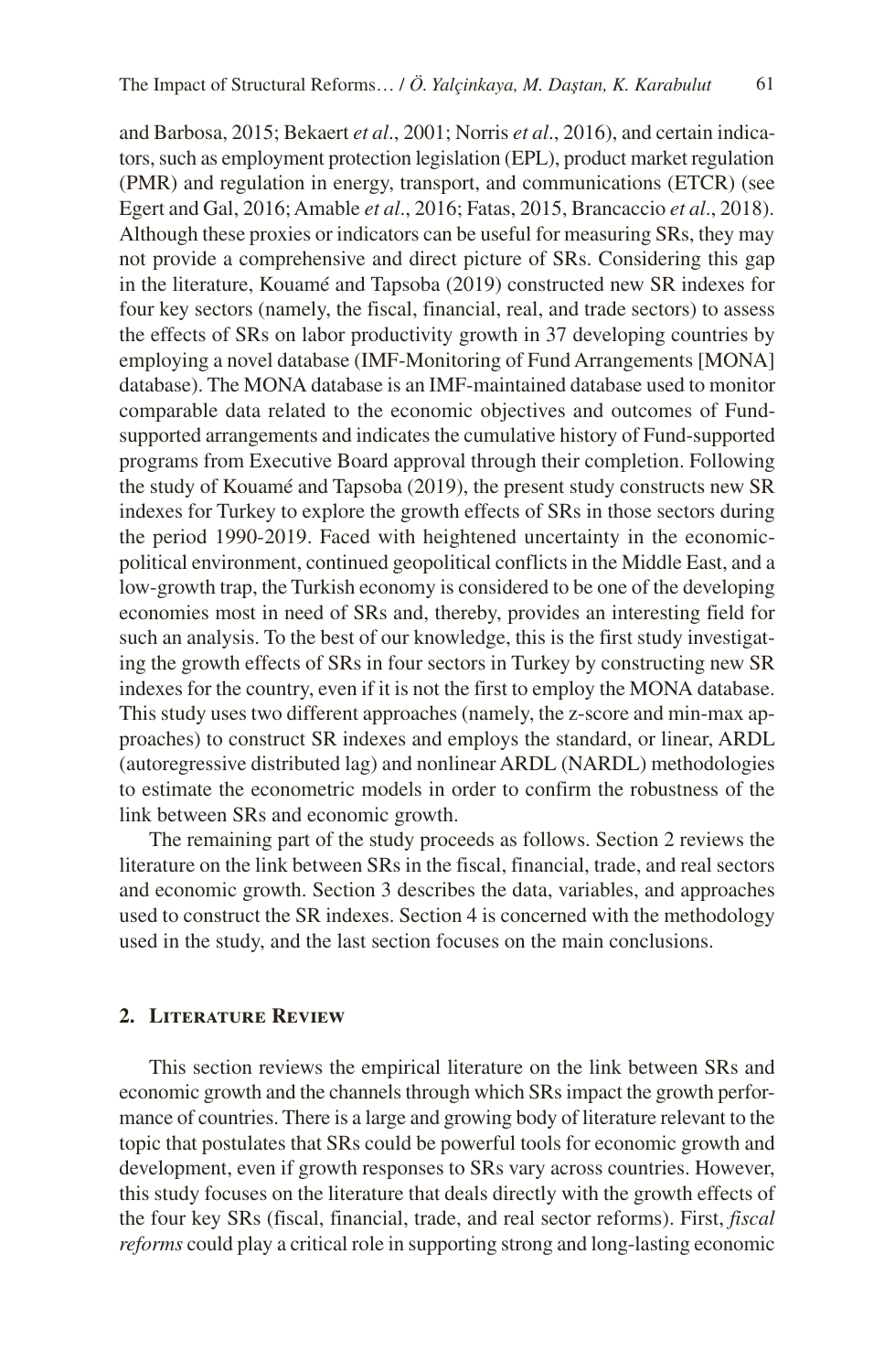growth by ensuring macroeconomic stability and boosting private investment, employment, and productivity (IMF, 2015). Using the difference-in-differences approach, Ding *et al.* (2019) estimated the impact of the tax sharing system (TSS) reform on economic growth in China. In particular, they found that the TSS reform resulted in per capita GDP growth rates that were approximately 18% higher than the average growth rates in the pre-reform period. Employing the synthetic control method, Ormaechea *et al*. (2017) analyzed the impact of nine fiscal reform episodes on economic growth in seven high-income countries. They found that the reform countries achieved a higher annual real GDP growth rate and that the countries that were initially less developed experienced larger growth effects after their reforms. Likewise, employing province-level panel data from mainland China for the period 1970-1993, Lin and Liu (2000) found that fiscal decentralization has made a significant contribution to per capita GDP growth, mainly by improving the efficiency of resource allocation.

Second, *financial reforms* are expected to exert a positive effect on economic growth because they remove financial restrictions and lower the cost of capital (Kouamé and Tapsoba, 2019), mobilize savings and then allocate credit to productive activities, and create favorable conditions in financial institutions (Hasan *et al*., 1996). Using an indicator variable for equity market liberalization, Bekaert *et al.* (2001) provide evidence that stock market liberalization has a positive and statistically significant impact on per capita GDP. This result is robust to a variety of experiments, including those using different country groups, different time horizons for measuring economic growth, and alternative sets of liberalization dates. Christiansen *et al*. (2013) examined the simultaneous effects of different types of economic reforms by constructing a domestic financial liberalization indicator and reported that domestic financial reforms are robustly associated with faster growth. Employing the pooled mean group approach, Aksoy (2019) found a long-term positive relationship between financial reforms and real per capita GDP in 33 developing countries during the period 1973-2016. However, using a dummy variable that takes on the value of one from the year a country launched its financial reforms onward and zero in the contrary case, Bara *et al*. (2016) found that financial reforms are not sufficient to drive economic growth.

Third, existing research recognizes the key role played by *trade reforms* in the economic growth performance of an economy by reducing trade barriers among countries, improving efficiency in the production process, and fostering physical capital accumulation (Wacziarg and Welch, 2008; Salinas and Aksoy, 2006; Khan and Qayyum, 2006). Employing an unbalanced panel dataset on 150 countries during the period 1995-2015, Gnangnon (2018) found that economic growth is strongly associated with multilateral trade liberalization in both the entire sample and different subsamples. In the same vein, using three different liberalization indicators in a dynamic panel framework, Greenaway *et al*. (2002) found that liberalization has a positive effect on economic growth, even if the effect would appear to be relatively modest and lagged. However, the growth potential of trade reforms may not always be realized. While most trade-centered reforms have been successful, in some cases, they have not had a meaningful impact on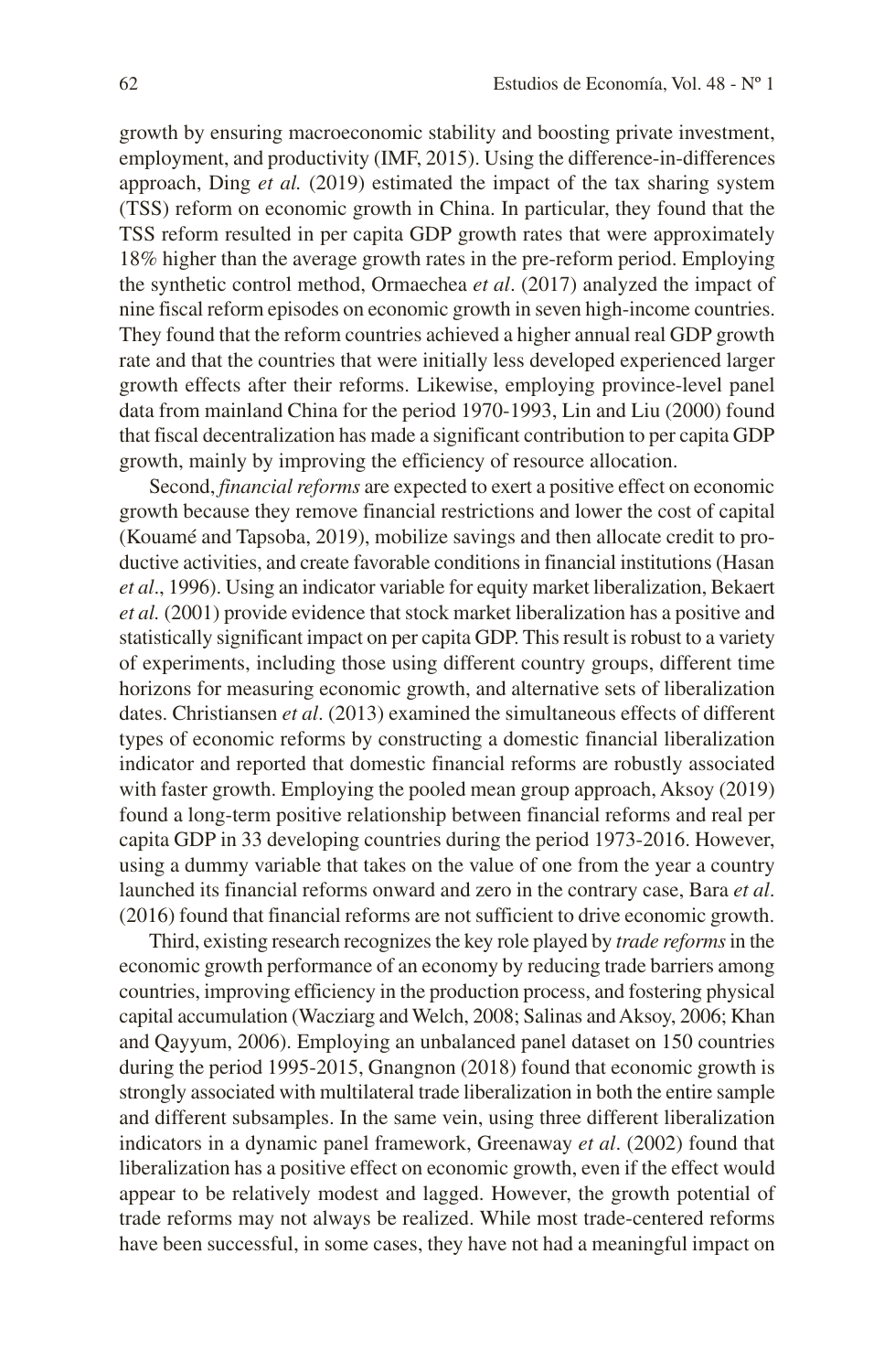growth because they target the wrong problems, have incoherent policies, and lack credibility (Hallaert, 2010)). In this context, Wacziarg and Welch (2008) showed that countries that tended to deepen trade reforms experienced a higher annual growth rate, while countries that tended to have suffered from political instability were faced with negative or zero growth performance after liberalization. They also showed that post-liberalization investment rates increased 1.5-2.0 percentage points, confirming that liberalization boosts economic growth through its effect on physical capital accumulation. A comprehensive study conducted by Irwin (2019) reviewed three strands of recent work on the relationship between trade reforms and economic growth: synthetic control methods studying specific reform episodes, cross-country regressions considering within-country growth, and studies investigating the channels through which restrictions on trade barriers may promote higher productivity. The study reported that trade reforms are positively associated with economic growth, on average, even if the growth effect of these reforms is heterogeneous across countries.

Fourth, it has been observed that *real sector reforms* can stimulate employment and investment (OECD, 2016), improve innovation and total factor productivity (Griffith and Harrison, 2004; Amable, *et al*., 2016), and therefore contribute to economic recovery and sustainable growth (Fatas, 2015; Bourles *et al*, 2010; Banerji *et al.*, 2017). By improving efficiency in productive factors and expanding flexibility, SRs in labor and product markets improve growth prospects and the ability of economies to adjust to shocks (Canton *et al.*, 2014). However, several lines of evidence have reported that there is no stable relationship between real sector reforms and growth. For example, Belot *et al*. (2007) found an inverse U-shaped association between employment protection and economic growth, while Brancaccio *et al*. (2018) suggested that there is no link between real sector reforms and economic growth.

In view of all that has been mentioned so far, one may suppose that SRs in the fiscal, financial, trade, and real sectors may play a critical role in supporting economic growth through different channels, although the growth responses to SRs in these sectors vary from country to country.

#### **3. Datasets**

This study covers the Turkish economy over a thirty (30) year period spanning from 1990 to 2019<sup>1</sup>. The data are obtained from three different sources. The SR indexes are computed by using the IMF-MONA database. Data on the real gross domestic product, real fixed capital investments, total natural resources, and research and development (R&D) investments are culled from the World Bank World Development Indicators (WDI), and data on the employed labor

<sup>&</sup>lt;sup>1</sup> The reason why this study covers the 1990-2019 period is that the data on SR variables for Turkey are available in the MONA database for this period.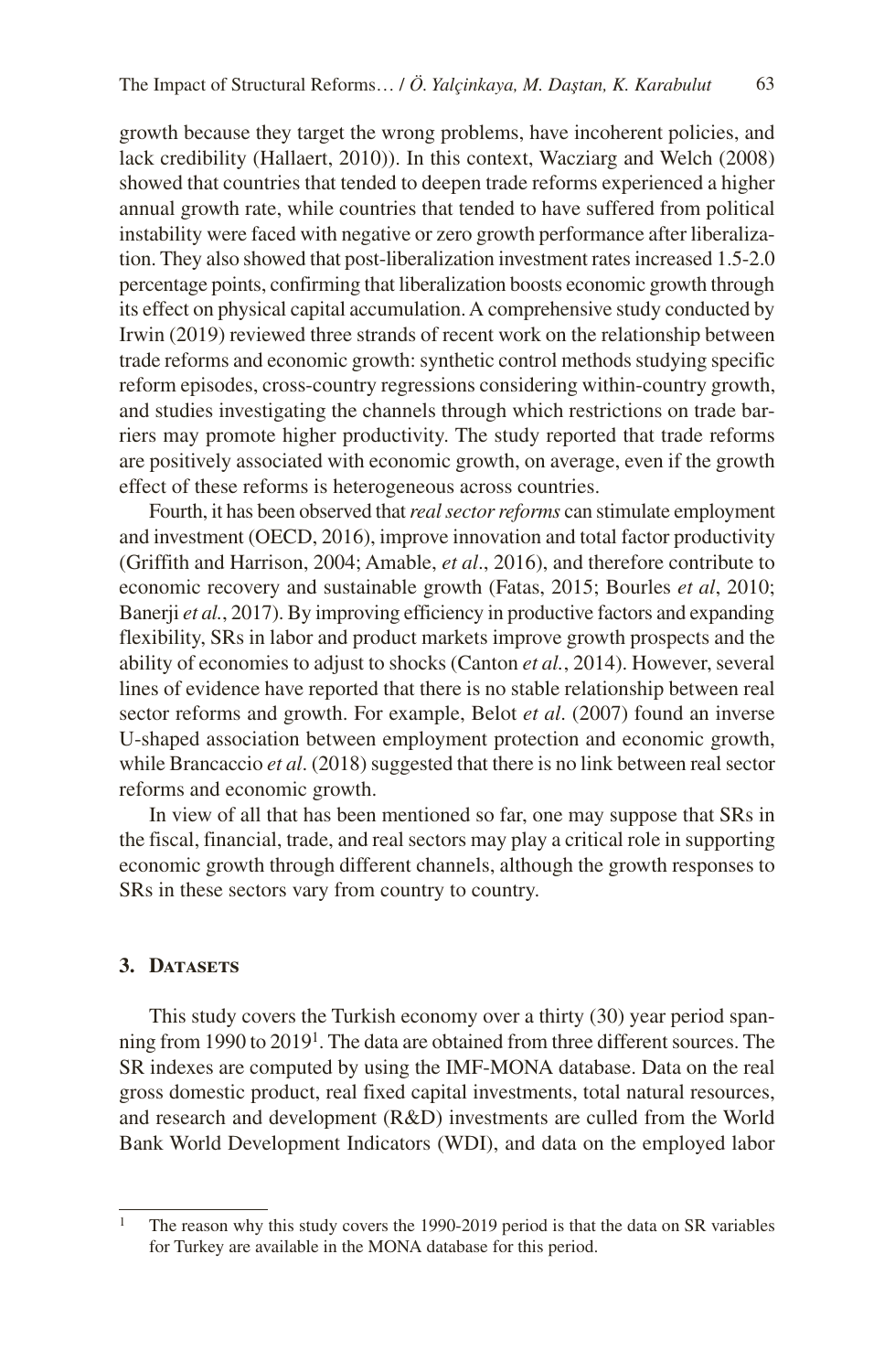force and education level of the active population are collected from the Penn World Table (PWT-version 9.1).

# **3.1. The MONA Database and Construction of the SR Indexes**

In constructing the financial, fiscal, real, trade, and total SR indexes, this study uses the IMF-MONA database and employs two different approaches (namely, the z-score and min-max approaches) to ensure the reliability of the indexes and the consistency of the empirical results.

The MONA database covers data prepared on the basis of comparable information on the targets and outcomes of Fund-supported regulations for SRs in these four key sectors. In this respect, the MONA database, which covers all the conditions of these regulations in countries within a Fund-supported program, presents the cumulative history of Fund-supported programs from Executive Board approval through its completion. Based on the data collected during the approval and on the review date of SRs since 2002, the MONA database includes structural reform data for 101 countries within the program for the 2002-2019 period. It also includes archival data on SRs for the 1990-2003 period, created by following a similar methodology for 90 of the 101 countries (for a list of these countries, see the MONA database: https://www.imf.org/external/np/pdr/ mona/index.aspx).

Approval and evaluation of SRs in the MONA database are based on the policy commitments agreed upon by authorities in these countries, and these commitments are classified into four different forms: prior actions (PA), quantitative performance criteria (QPC), indicative targets (IT), and structural benchmarks (SB). PAs present the measures that countries in the program agreed to take on as SRs before the IMF Executive Board approved financing or completed review, ensuring the necessary basis for successful implementation by putting structural reforms back in focus if the reforms diverge from the agreed-upon commitments. QPCs related to macroeconomic variables controlled by country authorities are certain and measurable conditions that countries have to meet to pass a Board review. ITs set out indicative targets to assess the progress of the countries in the reform process and can be set in the case of missing QPCs due to data uncertainty in economic trends, and they are converted to QPCs with convenient modifications as uncertainty decreases. SBs are nonquantifiable reform measures that vary across programs and are crucial for achieving program targets and for assessing program implementation during review (IMF-MONA database, 2019). SBs in countries within the program are grouped into four specific categories by economic classification according to their identifications and codes in the MONA database, as shown in table (1).

Here, the financial reforms cover SRs in the banking and financial sectors to ensure the supervision of these sectors and to reduce regulation. Fiscal reforms cover SRs in public and fiscal sectors aimed at controlling expenditures and revenues in the public sector, managing foreign borrowing, and increasing fiscal transparency. Real sector reforms cover wage, price, and goods and labor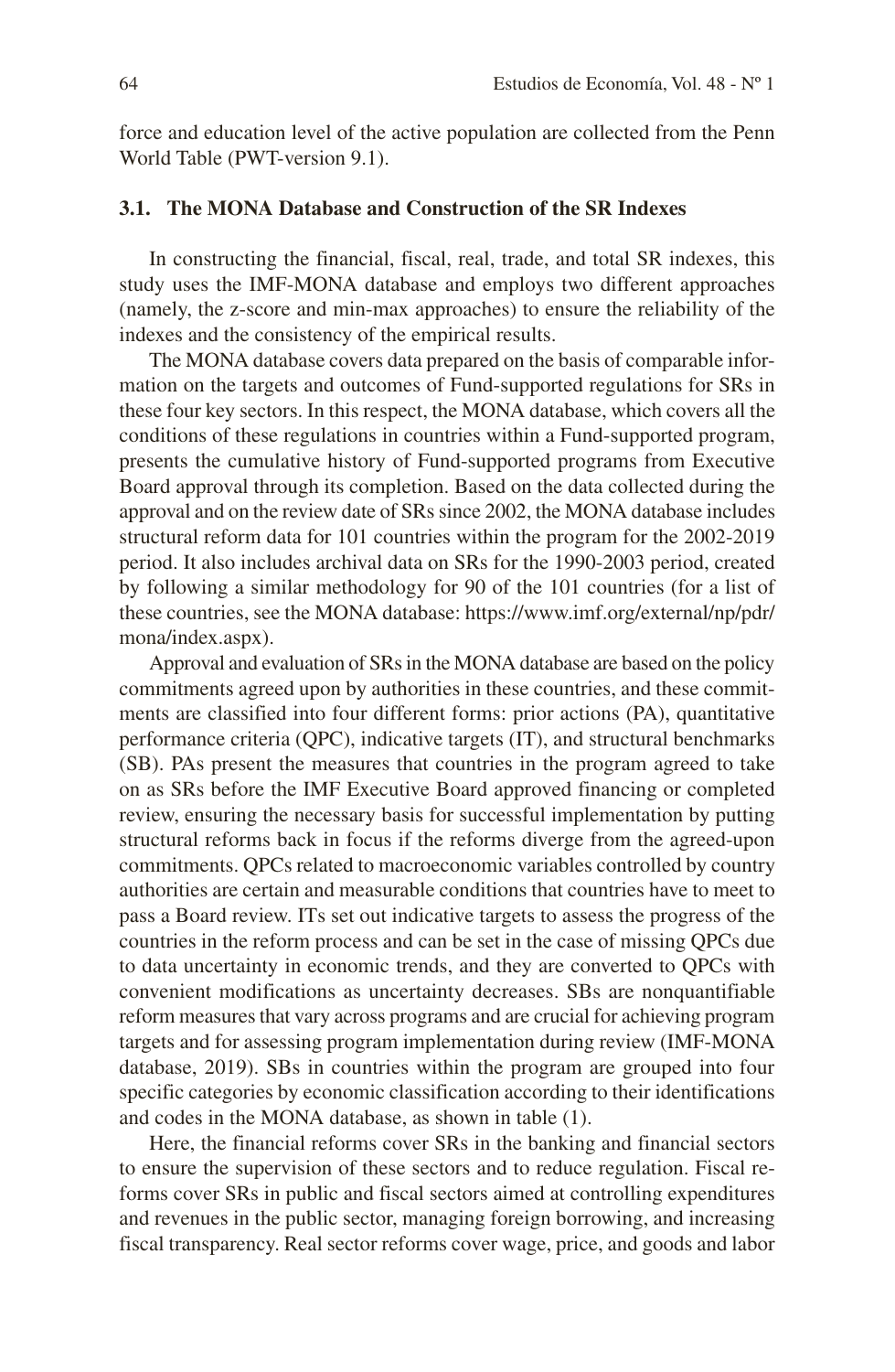| <b>Reforms</b>   | SB<br><b>Codes</b> | <b>Description</b>                                                                                                                                                                                                                                                                                                                                                                                                                                                                |
|------------------|--------------------|-----------------------------------------------------------------------------------------------------------------------------------------------------------------------------------------------------------------------------------------------------------------------------------------------------------------------------------------------------------------------------------------------------------------------------------------------------------------------------------|
| <b>Financial</b> | $\mathfrak{2}$     | 2. Central bank 2.1. Central bank operations and reforms 2.2.<br>Central bank auditing, transparency, and financial controls.<br>6. Financial sector 6.1. Financial sector legal reforms,                                                                                                                                                                                                                                                                                         |
|                  | 6                  | regulation, and supervision 6.2. Restructuring and privatization<br>of financial institutions.                                                                                                                                                                                                                                                                                                                                                                                    |
| <b>Fiscal</b>    | 1                  | 1. General government 1.1. Revenue measures, excluding<br>trade policy 1.2. Revenue administration, including customs<br>1.3. Expenditure measures, including arrears clearance 1.4.<br>Combined expenditure and revenue 1.5. Debt Management<br>1.6. Expenditure auditing, accounting, and financial controls<br>1.7. Fiscal transparency (publication, parliamentary oversight)<br>1.8. Budget preparation (e.g., submission or approval) 1.9.<br>Inter-governmental relations. |
|                  | 4                  | 4. Pension and other social sector reform 4.1. Pension<br>reforms 4.2. Other social sector reforms (e.g., social safety<br>nets, health and education).                                                                                                                                                                                                                                                                                                                           |
|                  | 10                 | 10. Economic statistics (excluding fiscal and central bank<br>transparency and similar measures).                                                                                                                                                                                                                                                                                                                                                                                 |
|                  | 11                 | 11.4 Anti-corruption legislation/policy.                                                                                                                                                                                                                                                                                                                                                                                                                                          |
| Real             | 3                  | 3. Civil service and public employment reforms, and wages.<br>5. Public enterprise reform and pricing (non-financial sector)                                                                                                                                                                                                                                                                                                                                                      |
|                  | 5                  | 5.1. Public enterprise pricing and subsidies 5.2. Privatization,<br>public enterprise reform and restructuring, other than pricing<br>5.3. Price controls and marketing restrictions.                                                                                                                                                                                                                                                                                             |
|                  | 9                  | 9. Labor markets, excluding public sector employment.<br>11. Other structural measures 11.1. Private sector legal                                                                                                                                                                                                                                                                                                                                                                 |
|                  | 11                 | and regulatory environment reform (non-financial sector)<br>11.2. Natural resource and agricultural policies (excl.<br>public enterprises and pricing) 11.3. PRSP development<br>and implementation.                                                                                                                                                                                                                                                                              |
| <b>Trade</b>     | 7<br>8             | 7. Exchange systems and restrictions (current and capital).<br>8. International trade policy, excluding customs reforms.                                                                                                                                                                                                                                                                                                                                                          |

TABLE 1 DESCRIPTIONS OF STRUCTURAL REFORMS

market regulations. Trade sector reforms cover SRs in international trade policy, exchange systems, and current and capital accounts.

Using data on successful SBs (met, implemented with delay, and modified structural benchmarks) and considering the data range (approval data-initial end date) in the implementation process of the SRs, the SR indexes were computed in three stages. In the first stage, the data ranges (three years for all reforms) for the implementation of SRs in Turkey during the 1990-2019 period were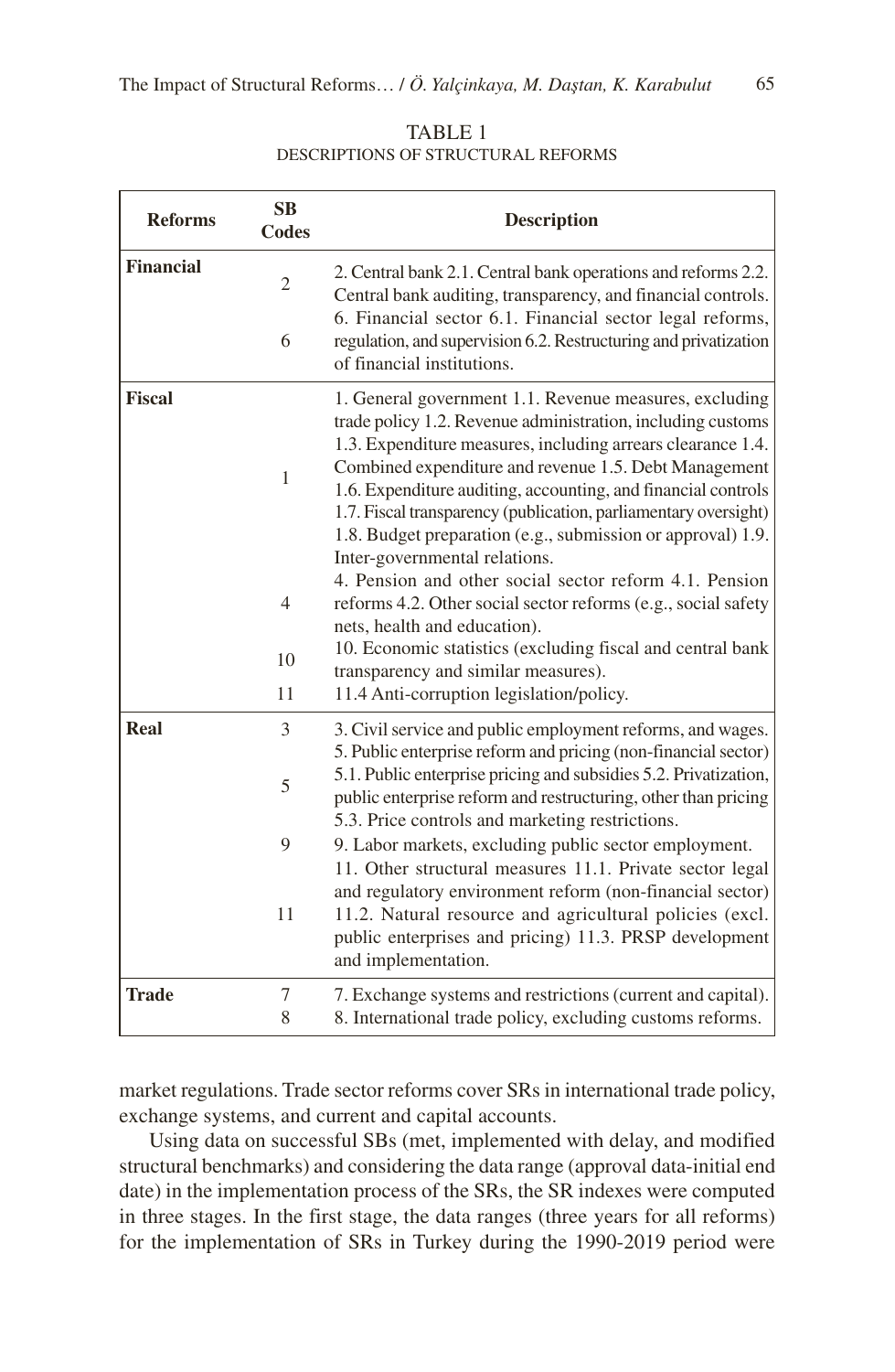determined, and the number of SRs during this period was summed after the SRs were grouped into financial, fiscal, trade, and real sector reforms<sup>2</sup>. In the second stage, the SRs were extended to take on the same values from the approval date to the initial end date. These two stages were conducted in a similar manner for all SRs in the sample period, and the number of financial, fiscal, trade, real, and total SRs in the Turkish economy was obtained based on the data ranges in the implementation process. By performing the above two steps, SR indexes were computed by considering the effects of SRs during the implementation process (within a certain date range). In the third stage, the SR indexes were computed by employing the z-score (ZS) and min-max (MM) normalization methodologies<sup>3</sup>. Each normalization methodology relies on classifying the data in terms of its distribution over a certain range when the numerical differences between the data are high, as in the SB data in this study, and allows data of different scales to be compared (OECD, 2008: 27-30).

The ZS approach converts a given variable, which is characterized by its mean and standard deviation, into an index by the reduced-centered normalization methodology. The normalization of data in the ZS approach is based on the following equations (Nardo *et al*., 2005: 60; OECD, 2008: 84).

$$
(1) \t\t\t ZS = \left(\frac{(X-\mu)}{\sigma}\right)
$$

In equation (1), ZS follows a reduced-centered normal distribution, with a standard deviation of one and a mean of zero, if X is normally distributed. With this standardization, SR variables formed by using successfully met SB data can be expressed in the same units (namely, standard deviations) and can therefore be meaningfully compared in terms of their effects. In this way, the normalized SR indexes for the Turkish economy are computed for the 1990-2019 period by using the following equation:

(2) 
$$
\text{Structural Reform Index}_{\text{ct}} = \left( \frac{(SB_{ct} - SB_{c\mu})}{SB_{c\sigma}} \right)
$$

where  $(SB<sub>ct</sub>)$  indicates the total number of SBs successfully met in Turkey (c) during the last review by the IMF board in year (t).  $(SB<sub>cu</sub>)$  and  $(SB<sub>c\sigma</sub>)$  indicate the mean and standard deviation of the number of SRs in Turkey during the

<sup>&</sup>lt;sup>2</sup> The number of SRs in Turkey during the sample period is shown in table (3) in the appendix. Descriptive statistics for the SRs and the other variables used in the econometric analysis are shown in table (4) in the appendix.

<sup>&</sup>lt;sup>3</sup> In contrast to the z-score, min-max scaling results in smaller standard deviations. Therefore, this study also used min-max normalization to reduce the effects of outliers and to check the robustness of the estimated effects of SRs on economic growth.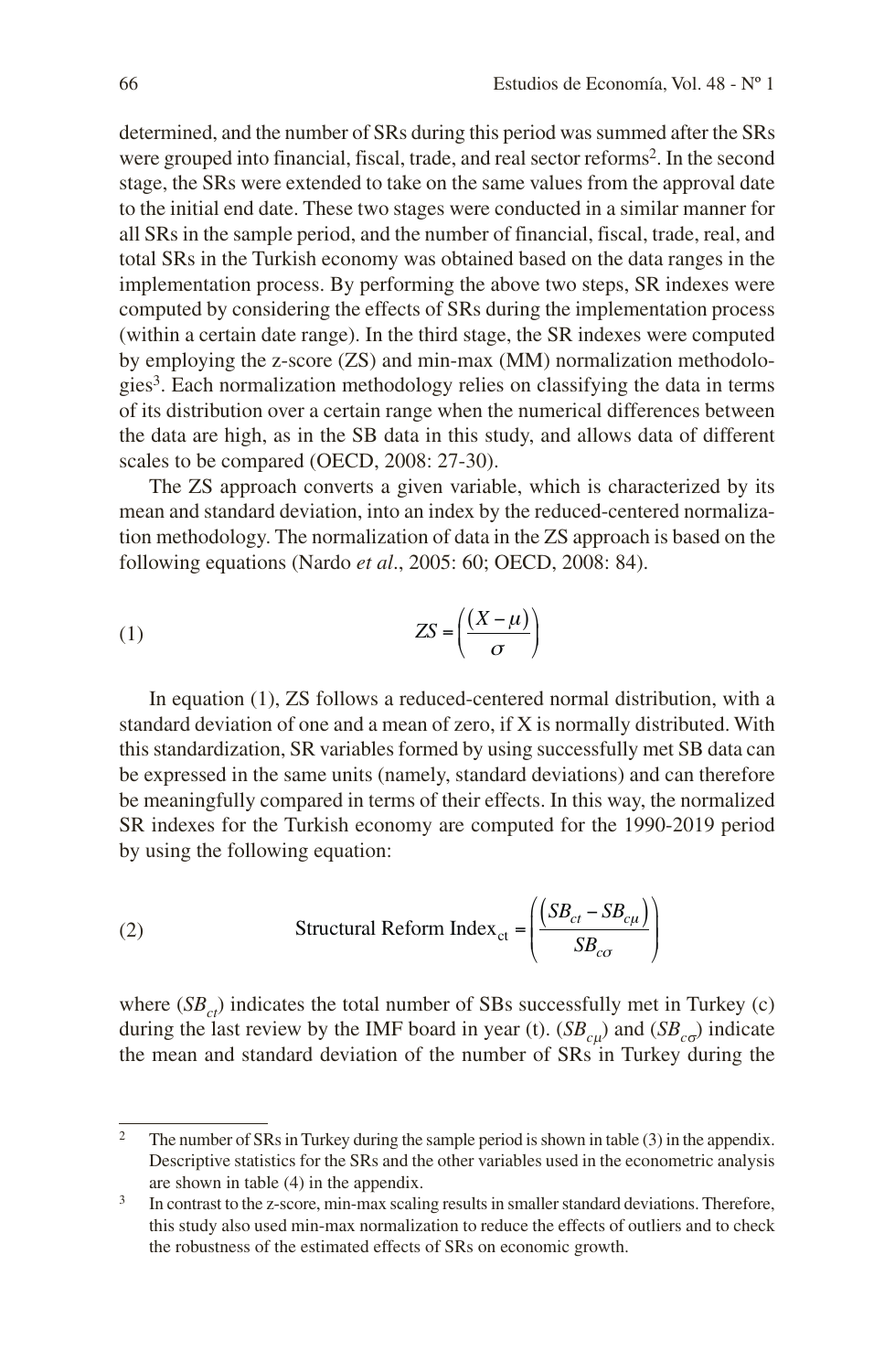sample period, respectively. If the total number of successful SBs is equal to the mean number of SBs, then SRI takes on the value zero.

# **3.2. Other Macroeconomic Data**

Together with the SR indexes, this study also includes six different macroeconomic variables (namely, real gross domestic product (RGDP), real fixed capital investments (RGFI), total natural resource rents (NR), research and development investments (R&D), the employed labor force (EL), and the education level of the active population (EI)). Data on RGDP (representing economic growth as a dependent variable) were obtained from the WDI in real per capita terms. Data on NR (the sum of oil rents, natural gas rents, coal rents (hard and soft), mineral rents, and forest rents) were obtained from the WDI in nominal USD as a share of GDP. Data on R&D (representing the level of technological development) were also obtained from the WDI in nominal USD as a share of GDP. The EI variable was used to represent the qualitative dimension of human capital accumulation. Based on the average duration of schooling for the different educational levels in the working-age population, data on this variable were obtained from the PWT database as the education index in per capita terms.

In addition, some of the variables were transformed before being used in estimations. For example, data on the RGFI obtained from the WDI variable were computed in per capita terms by dividing real fixed capital investments by the total population (obtained from the same database) in the middle of the year. The EL variable was used to represent the quantitative dimension of human capital accumulation. Data on this variable obtained from the PWT were computed by dividing the active labor force series obtained from the PWT database by the total population (obtained from the same database) in the middle of the year. Table (2) summarizes the definitions and sources of the variables.

| <b>Variables</b>                      | <b>Definitions</b>                                                                                          | <b>Sources</b>                                  |
|---------------------------------------|-------------------------------------------------------------------------------------------------------------|-------------------------------------------------|
| <b>RGDP</b>                           | Real Gross Domestic Product<br>$(2010$ -USD).                                                               | The World Bank-WB<br>(World Development)        |
| <b>RGFI</b><br><b>NR</b><br><b>RD</b> | Real Fixed Capital Investments<br>$(2010$ -USD).<br><b>Total Natural Resources Rents</b><br>R&D Investments | Indicators-WDI-2019).                           |
| EL.<br>EI                             | <b>Employed Labour Force</b><br>Education Level of Active<br>Population                                     | Penn World Table-PWT (PWT<br>Version 9.1-2019). |

TABLE 2 DEFINITIONS AND SOURCES OF THE VARIABLES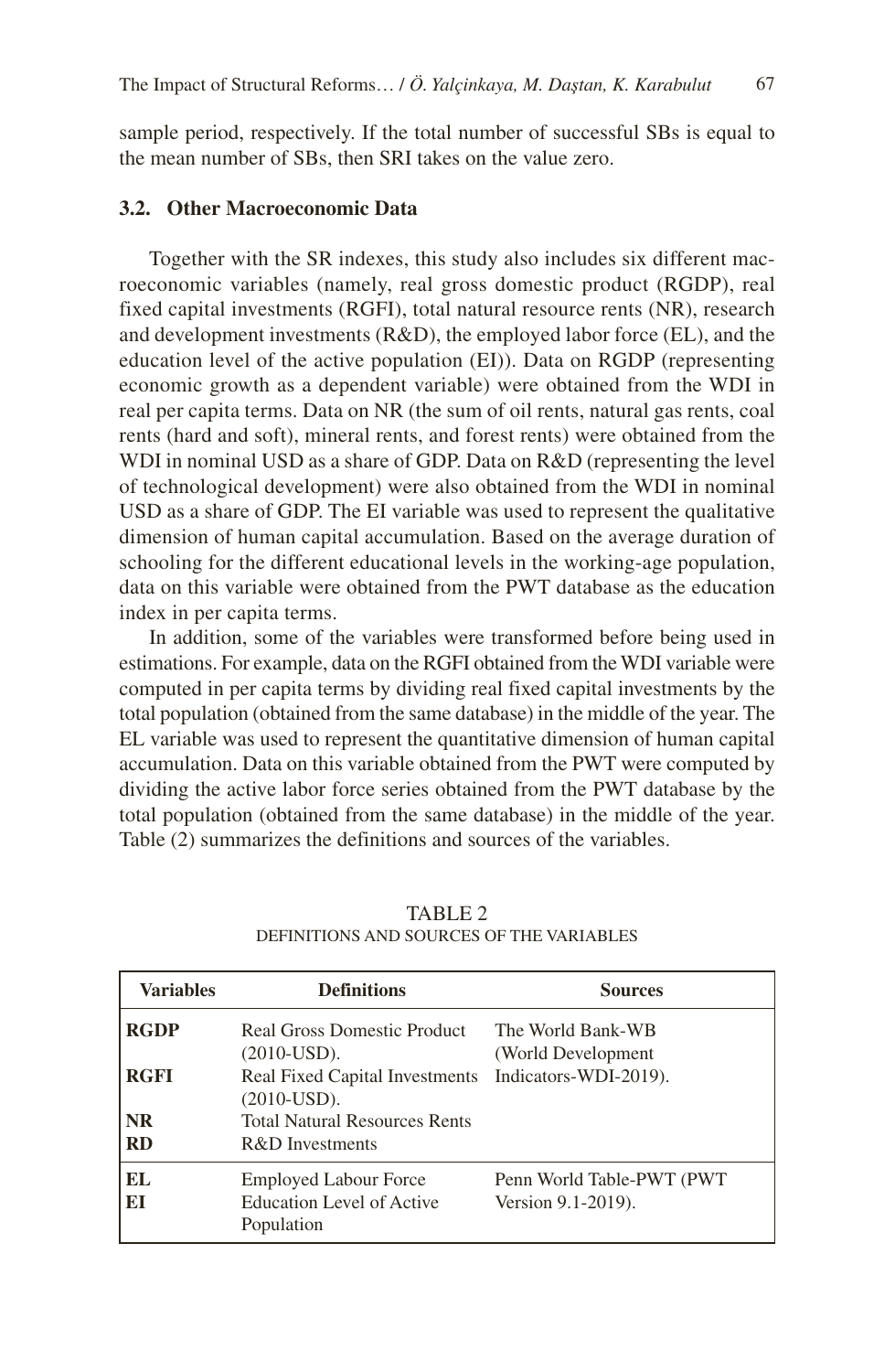| <b>Variables</b> | <b>Definitions</b>                  | <b>Sources</b>                      |
|------------------|-------------------------------------|-------------------------------------|
| <b>FNSR</b>      | <b>Financial Structural Reforms</b> | <b>International Monetary Fund-</b> |
| <b>FSSR</b>      | <b>Fiscal Structural Reforms</b>    | <b>MONA Database-2019</b>           |
| <b>RESR</b>      | <b>Real Structural Reforms</b>      | (Arrangements, 2002-Current Full)   |
| <b>TRSR</b>      | <b>Trade Structural Reforms</b>     | Dataset).                           |
| <b>TOSR</b>      | <b>Total Structural Reforms</b>     | Authors' self-calculation.          |

This study uses the logarithmic values of the RGDP, RGFI, NR, RD, EL, and EI variables and the level values of the SR indexes. Descriptive statistics of the variables used in the econometric analysis are shown in table (4) in the appendix.

#### **4. Methodology and Findings**

In this study, econometric models estimated to detect the growth effects of SRs in Turkey are based on an extension of the Cobb-Douglas (CD)-type stochastic total production function developed by Solow (1956) within the neoclassical growth model. Considering the development of theories on the determinants of economic growth, CD-type production functions can be extended by including the technological development level and other potential determinants of economic growth within the scope of the modern (endogenous) growth theories developed by Romer (1986), Lucas (1988) and Barro (1990). For some basic studies in this context, see Barro (1991), Mankiw *et al*. (1992), Sala-i-Martin (1997), Rodrik (2012), and Alagidede *et al*. (2016). In this way, a CD-type production function can be written as follows:

$$
(3) \t Y_t = A_t K_t^{\alpha} L_t^{\tau} E_t^{\rho} N_t^{\sigma} S R_t^{\gamma} \mu_t^{\delta}
$$

where  $(\mu_t)$  indicates the error term;  $(E_t)$  indicates the educational level of the active population;  $(N_t)$  indicates the level of natural resources;  $(L_t)$  indicates the employed labor force;  $(K_t)$  indicates physical capital accumulation;  $(A_t)^4$ indicates the technological development level; and  $(SR<sub>t</sub>)$  indicates financial, fiscal, trade, real, or total structural reforms.

By taking the natural logarithm of both sides of equation (3), the general form of the extended CD-type production function can be rewritten as follows:

(4) 
$$
Y_t = \alpha + \partial_t R D_t + \alpha_t K_t + \tau_t L_t + \rho_t E_t + \sigma_t N_t + \gamma_t S R_t + \varepsilon_t
$$

<sup>4</sup> Considering the evolution of modern growth theory, the technological development level  $(A_t)$  is assumed to be composed of R&D investments that directly reflect the level of technological development, rather than the number of patents, foreign direct investment, the openness ratio, etc. (Romer, 1990: 71-101; Grossman and Helpman, 1994: 23-44). Therefore, the level of technological development in the extended CD-type production function can be expressed as  $A_t = f(RD)_t^{\partial}$ .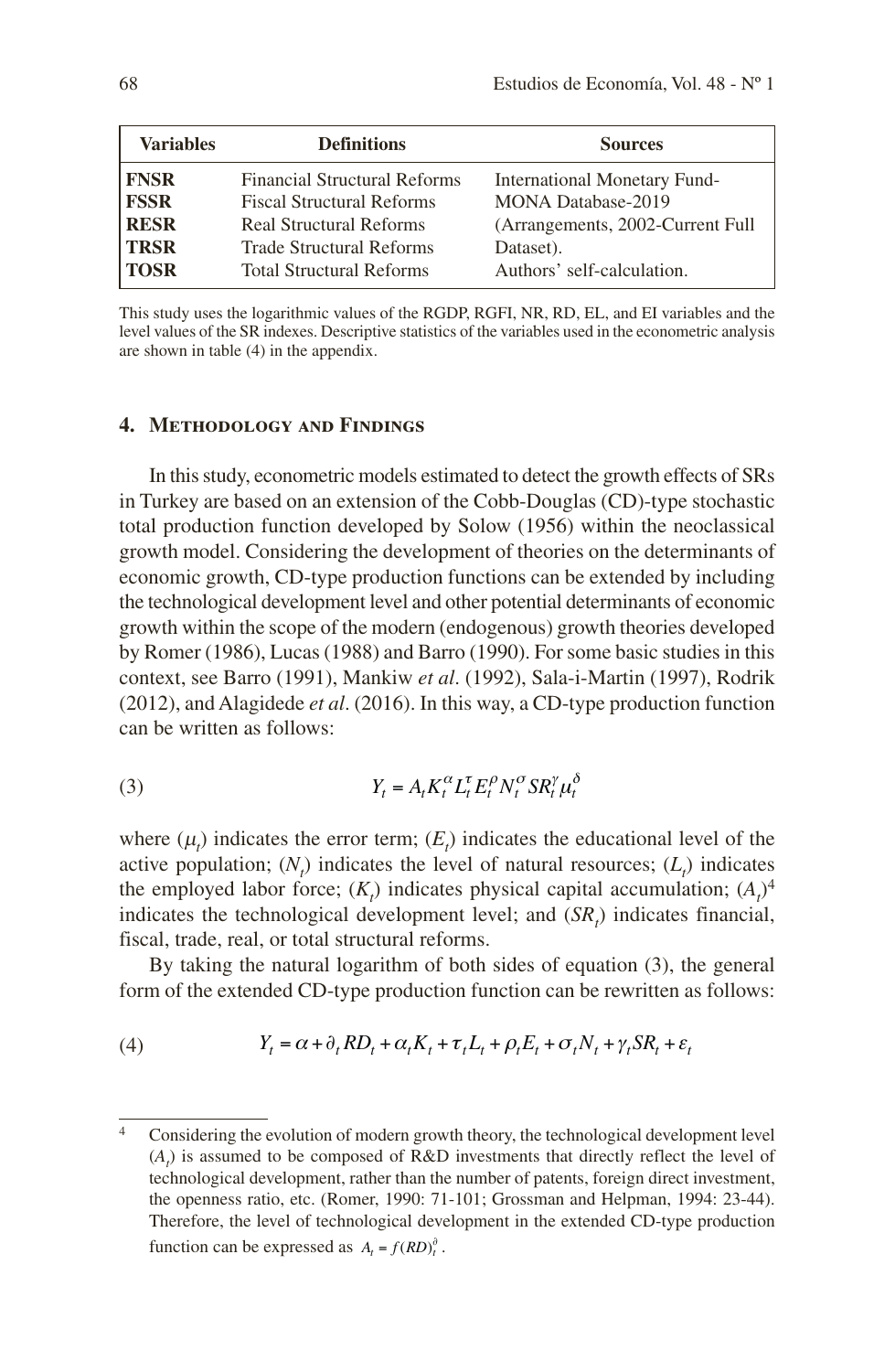In this context, this study estimates the following econometric model for Turkey for the period 1990-2019 by employing ARDL and NARDL models<sup>5</sup>, which depend on the unrestricted error correlation model (UECM). Based on Pesaran *et al*. (2001) and Shin *et al*. (2014), the ARDL and NARDL models, which use lagged values of the variables to address autocorrelation and endogeneity issues, are designed to investigate the linear and nonlinear short- and long-term relations among variables that are integrated of different orders, [I(0)],  $[I(1)]$  or a combination of them.

# (5)  $RGDP_t = \alpha + \beta_1 RGFI_t + \beta_2 EL_t + \beta_3 EI_t + \beta_4 NR_t + \beta_5 RD_t + \beta_6 SR_t + \varepsilon_t$

where  $(\alpha)$  indicates the constant term;  $(\beta)$  indicates the slope coefficients; and  $(\varepsilon)$  indicates the error term. As the SR indexes are represented by five different variables, five different variations of the basic model defined in equation (5) are estimated to avoid multicollinearity. The short- and long-term symmetric relations between the two variables (as  $(y_t)$  and  $(x_t)$ ) are investigated in the ARDL (*p, q*) model with the following equation:

(6) 
$$
y_{t} = \sum_{i=1}^{p} \lambda_{i} y_{t-i} \sum_{i=0}^{q} \delta_{i}^{*} x_{t-i} + \varepsilon_{t}
$$

where  $(y_t)$  is the dependent variable;  $(x_t)$  is the external variable vector with  $(k \times 1)$  dimensions;  $(p, q)$  indicates the distributed lag values of the  $(y_t)$  and  $(x_t)$ variables, respectively;  $\left(\delta_i^*\right)$  indicates the  $(k \times 1)$  dimensional coefficient vector for the external variables;  $(\lambda_i)$  indicates the scalar vector; and  $(\varepsilon_t)$  indicates the error term with mean zero and finite variance. Equation (6) can be written in symmetric and UECM forms as follows:

(7) 
$$
\Delta y = \phi y_{t-1} + \beta_i x_t + \sum_{i=1}^{p-1} \lambda_i^* \Delta y_{t-i} + \sum_{i=0}^{q-1} \delta_i^* \Delta x_{t-i} + \varepsilon_t
$$

Given that  $\phi = -1 \left( 1 - \sum_{j=1}^p \lambda_j \right)$ ,  $\beta_i = \sum_{i=0}^q \delta_i$ ,  $\lambda_i^* = \sum_{m=i+1}^p \lambda_m$  with  $i = 1, 2, ..., p - 1$  and  $\delta_i^* = \sum_{m=i+1}^q \delta_m$  with  $i = 1, 2, ..., q - 1$ , equation (7) can be rewritten as follows:

(8) 
$$
\Delta y_t = \phi(y_{t-1} - \theta_i x_{t-1}) + \sum_{i=1}^{p-1} \lambda_i^* \Delta y_{t-i} + \sum_{i=0}^{q-1} \delta_i^* \Delta x_{t-i} + \varepsilon_t
$$

<sup>&</sup>lt;sup>5</sup> This study uses the EViews 10.0 and WinRATS 9.2 packages to estimate the defined models.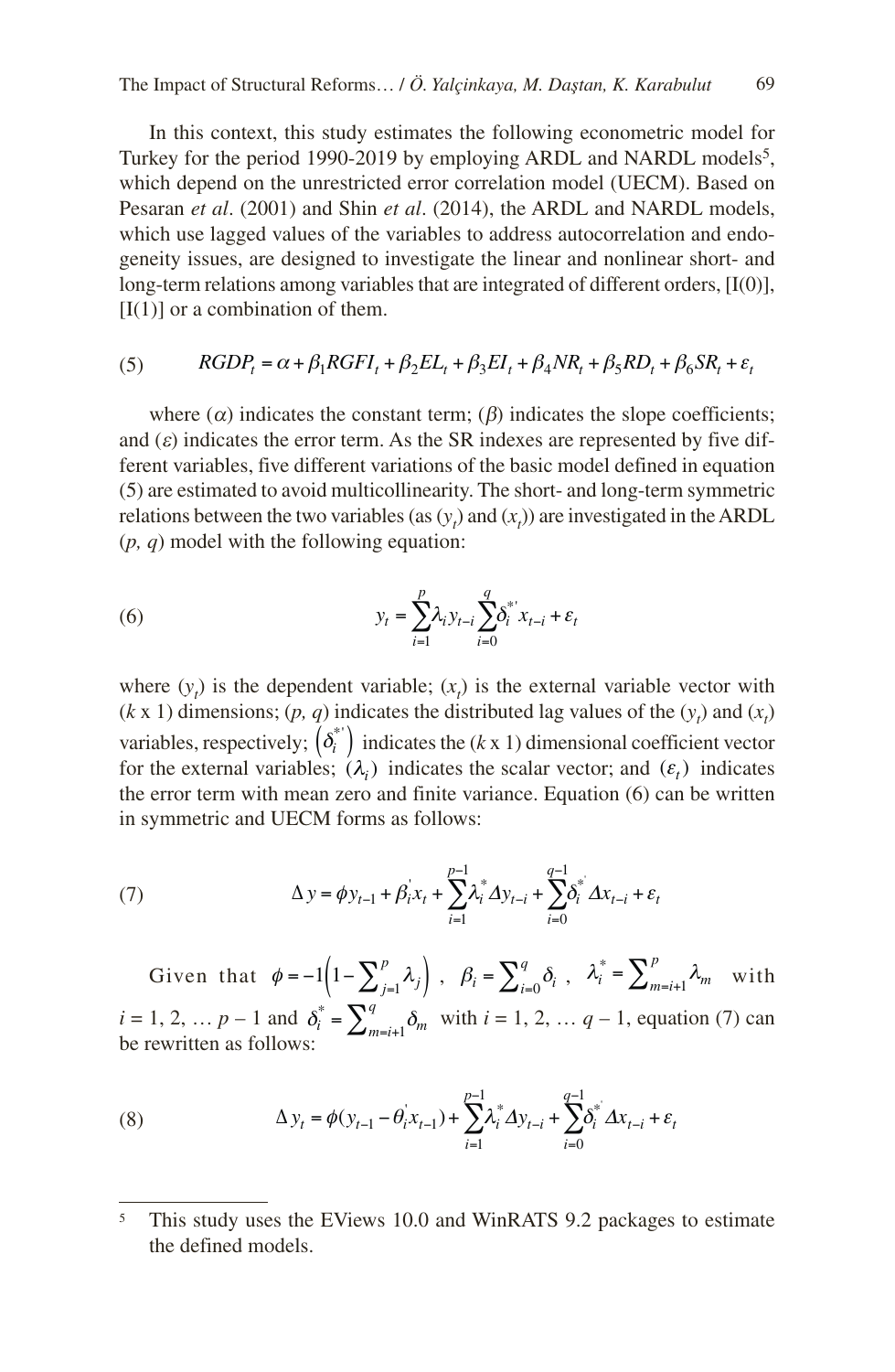where  $\left(\theta = -\left(\frac{\beta}{\phi}\right)\right)$  $\sqrt{2}$  $\left(\theta = -\left(\frac{\beta}{\phi}\right)\right)$ ⎝  $\left(\theta = -\left(\frac{\beta}{4}\right)\right)$ ⎠ ⎟ indicates the coefficients computed for the long-term relation between  $(y_t)$  and  $(x_t)$ ;  $(\lambda_i^*)$  and  $(\delta_i^*)$  indicate the short-term coefficients calculated for lagged values of the changes in  $(y_t)$  and  $(x_t)$ , respectively; and (φ) indicates the symmetric error correction coefficient. The error correction coefficient shows the speed of the adjustment of  $(y_t)$  from disequilibrium (because of shocks in  $(x<sub>t</sub>)$ ) to the long-run equilibrium and is expected to be between 0 and –1 (Pesaran *et al*., 2001: 290-310).

The NARDL (*p, q*) model, which is based on an extension of equation (7) to include asymmetric relations among the variables and asymmetric short- and long-run relationships between  $(y_t)$  and  $(x_t)$ , can be investigated with the following regression equation.

(9) 
$$
y_t = \beta^+ x_t^+ + \beta^- x_t^- + u_t
$$

$$
(10) \t\t x_t = x_0 + x_t^+ + x_t^-
$$

where ( $\beta^+$ ) and ( $\beta^-$ ) indicate long-run asymmetric parameters related to ( $x_t^+$ ) and  $(x_t^-)$ ;  $(u_t)$  shows deviations from the long-run equilibrium; and  $(x_t)$  consists of two components,  $(x_t^+)$  and  $(x_t^-)$ , which indicate the partial sums of positive and negative changes. Equation (10) can be rewritten by separating the partial sums of the positive and negative changes in  $(x_t)$  as follows.

(11) 
$$
x_t^+ = \sum_{j=1}^t \Delta x_j^+ = \sum_{j=1}^t \text{Max}(\Delta x_j, 0)
$$

(12) 
$$
x_t^- = \sum_{j=1}^t \Delta x_j^- = \sum_{j=1}^t Min(\Delta x_j, 0)
$$

After inserting these two components of  $(x<sub>t</sub>)$  into the ARDL model, the NARDL (*p, q*) model that allows the detection of the effects of positive and negative changes in  $(x_t)$  on  $(y_t)$  can be expressed in UECM form as follows (Shin *et al*., 2014: 285-290):

$$
(13) \qquad \Delta y_t = \phi \Big( y_{t-1} - \theta_1^{\prime} x_{t-1}^+ - \theta_2^{\prime} x_{t-1}^- \Big) + \sum_{i=1}^{p-1} \lambda_i \Delta y_{t-i} + \sum_{i=0}^{q-1} \delta_{1i}^{*^*} \Delta x_{t-i}^+ + \sum_{i=0}^{q-1} \delta_{2i}^{*^*} \Delta x_{t-i}^- + \varepsilon_t
$$

From equation (13), the presence of asymmetric short- and long-run relationships among the variables  $(x_t)$  and  $(y_t)$  can be tested by the standard Wald test. In this context, this study examines short-run symmetry ( $W_{SR}$ ), where  $(\delta_i^+ = \delta_i^-)$ , and long-run symmetry ( $W_{LR}$ ), where  $(\theta = \theta^+ = \theta^-)$ .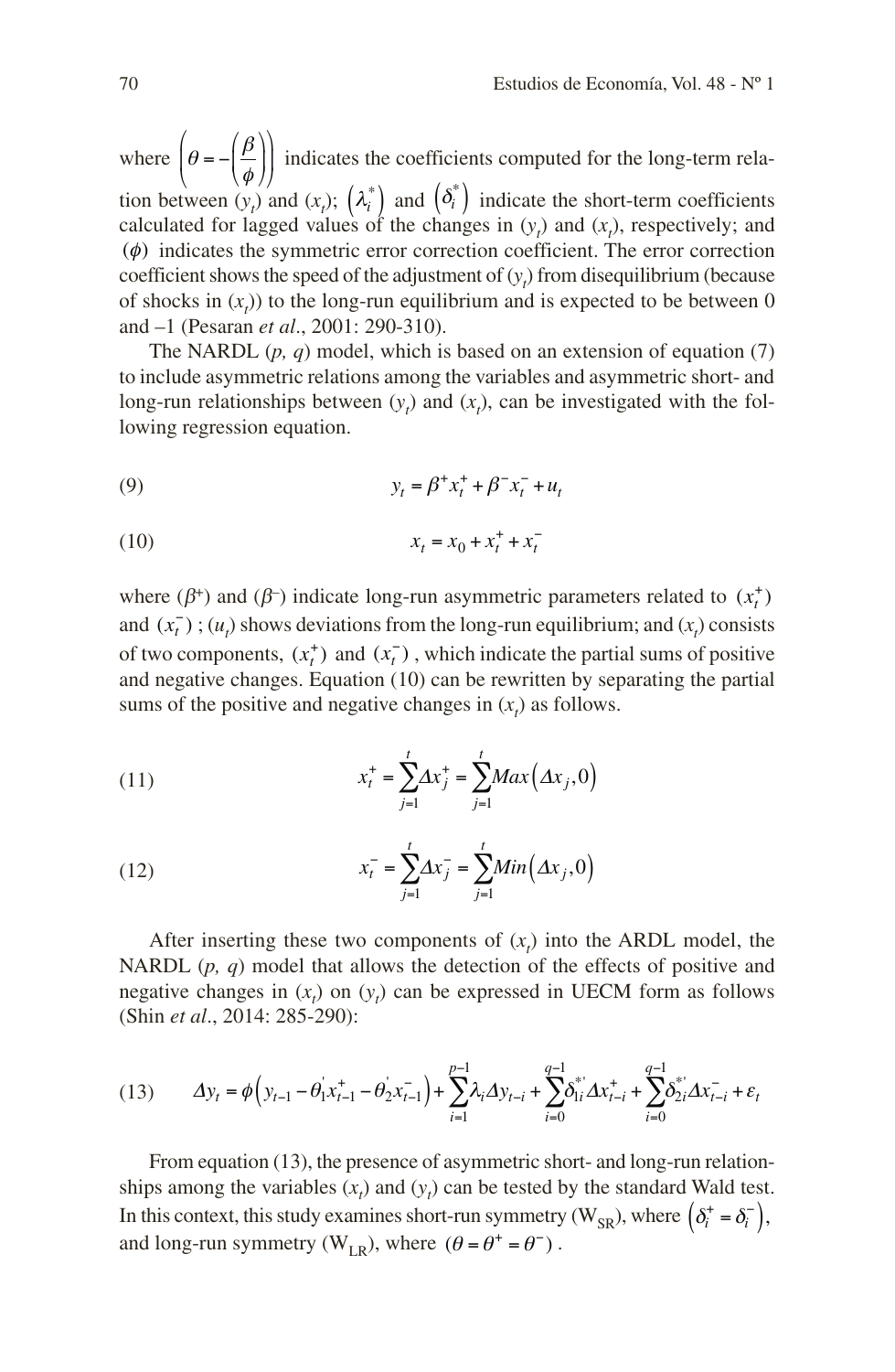Based on Sek (2017) and Lacheheb and Sirag (2019), this study estimates the ARDL and NARDL models defined in equation (8) and equation (13) in five stages. In the first stage, the stationarity conditions of the variables are examined by using unit root tests to confirm that none of the series are integrated beyond I(1)6. In the second stage, the optimal lag lengths of the ARDL and NARDL models are detected by using the Schwarz information criterion (SIC). In the third stage, the long-run linear and nonlinear cointegration relations between the dependent and independent variables are investigated by the bound testing approach. This approach allows for an investigation of whether there are long-term cointegration relationships among the variables when the series are of different orders (but they should not be  $I(2)$ ). In the fourth stage, equations (8) and (13) are estimated by OLS (ordinary least squares) with a specification determined by the SIC, and the short- and long-term symmetric-asymmetric ARDL coefficients for the independent variables are computed. In the last stage, diagnostic tests including tests for heteroskedasticity, autocorrelation, and normality, for the estimated ARDL and NARDL models are performed, and whether the models meet the stability conditions is investigated. In addition, to determine the direction and degree of the relationships between the economic growth and SR variables, this study also performs the weak exogeneity tests developed by Hendry and Mizon (1998). According to the exogeneity Wald test results, the variables appear to be weakly exogenous for the parameters of interest (see table 8 in the appendix). This result implies that a model in which either the economic growth or SR variables are the dependent variable can be established. However, since this study aims to examine the effects of SRs on economic growth, the SR variables are accepted as the exogenous variables, while economic growth is accepted as the endogenous variable.

Since the stationarity condition of the variables is the first and most basic step in the estimation of the ARDL and NARDL models, the stationarity of the variables is investigated by using linear (augmented Dickey-Fuller [ADF] and Phillips-Perron [PP]) and nonlinear (Kapetanios, Shin and Snell [KSS] and Sollis [SLS]) unit root tests. The ADF and PP unit root tests developed by Dickey and Fuller (1976-1979) and Phillips and Perron (1988) can be used when the time series have linear trends and can be used to perform stationarity analysis under various assumptions to remove autocorrelation in the variables. In the ADF unit root test, it is assumed that the autocorrelation in the error terms is removed by adding the lagged values of the independent variable to the model, and accurately determining the degree of autocorrelation in the error terms is necessary to apply the test. In the PP unit root test, an assumption related to the distribution of the random shocks in the ADF test is developed, and stationarity analysis is carried out nonparametrically to control for the degree of correlation in the time series (Phillips and Perron, 1988: 335-46). In these two tests, if the

<sup>&</sup>lt;sup>6</sup> As the ARDL model can be applied when the variables are  $I(0)$  or  $I(1)$ , it is necessary to determine the order of integration of the variables to avoid spurious results.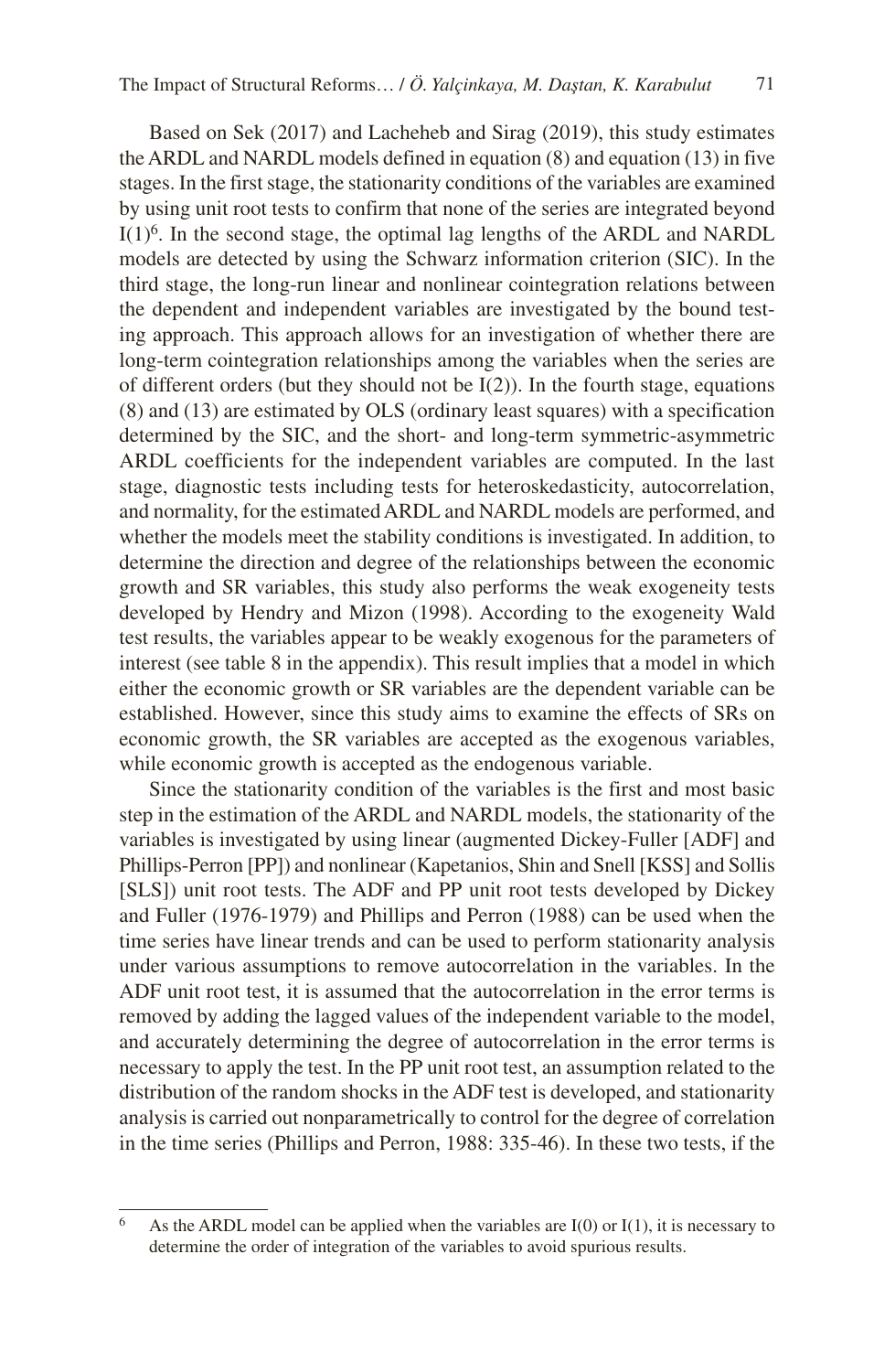test statistics computed in both constant and trend (CT) forms are higher than the critical values (calculated by MacKinnon (1996)) in absolute value, the null hypothesis that "the series has a unit root" can be rejected. On the other hand, the KSS and SLS unit root tests developed by Kapetanios et al. (2003) and Sollis (2009) can be used to perform stationarity analysis under various assumptions when the variables have symmetrical or asymmetrical properties. In the KSS unit root test, it is assumed that the asymmetric time series follows an exponential smooth transition autoregressive (ESTAR) process. The KSS test is given by the following specification:

$$
\Delta y_t = \delta y_{t-1}^3 + \varepsilon_t
$$

where  $(y_{t-1}^3)$  indicates ESTAR nonlinearity and  $(y_t)$  is the demeaned or detrended time series of interest. The equation is estimated by the least squares method, and the nonlinear t-statistics are computed with the formula  $(t_{NL} = \hat{\delta}/s\hat{\delta})$ . Here,  $\hat{\delta}$  indicates the OLS estimate of  $\delta$ , and  $s\hat{\delta}$  indicates the standard error of  $\hat{\delta}$ . The null hypothesis of nonstationarity in the KSS test is  $H_0$ :  $\delta = 0$ , which is examined against the alternative  $H_1$ :  $\delta$  < 0 with equation (14). If the ( $t_{NL}$ ) test statistics are lower than the KSS critical values (obtained from Kapetanios *et al*., (2003)), the null hypothesis that "the series has a unit root" cannot be rejected (Kapetanios *et al*., 2003:359-379).

In the SLS unit root test, it is assumed that symmetric or asymmetric time series follow either exponential or logistic smooth transition autoregressive processes. The SLS test is given by the following specification:

(15) 
$$
\Delta y_t = \delta_1 y_{t-1}^3 + \delta_2 y_{t-1}^4 + \varepsilon_t
$$

where  $\left(y_{t-1}^3\right)$  and  $\left(y_{t-1}^4\right)$  indicate symmetric and asymmetric ESTAR nonlinearity. The null hypothesis of nonstationarity in the SLS test is  $H_0: \delta_1 = \delta_2$ , which is examined against the alternative  $H_0: \delta_1 \neq \delta_2 \neq 0$  with equation (15). If the F-statistics are lower than the SLS critical values (obtained from Sollis (2009)), the null hypothesis that "the series has a unit root" cannot be rejected (Sollis, 2009:118-125).

Findings obtained from following the stages above are reported in tables (5), (6), and (7) in the appendix. The linear ADF and PP unit root tests reveal that all variables are stationary after the first difference  $(I(1))$ , while the results obtained from the KSS and SLS unit root tests indicate that the EL and EI variables are stationary at level  $(I(0))$  and the other variables are stationary after the first difference  $(I(1))$  (see table  $(5)$ ). In short, all unit root tests concluded that all variables are not integrated of order two  $(I(2))$ ; this fulfills the requirement to proceed to the ARDL and NARDL models.

As seen in Panel C in both table (6) and table (7), the null hypothesis that "there is no cointegration among the variables in the model" can be rejected,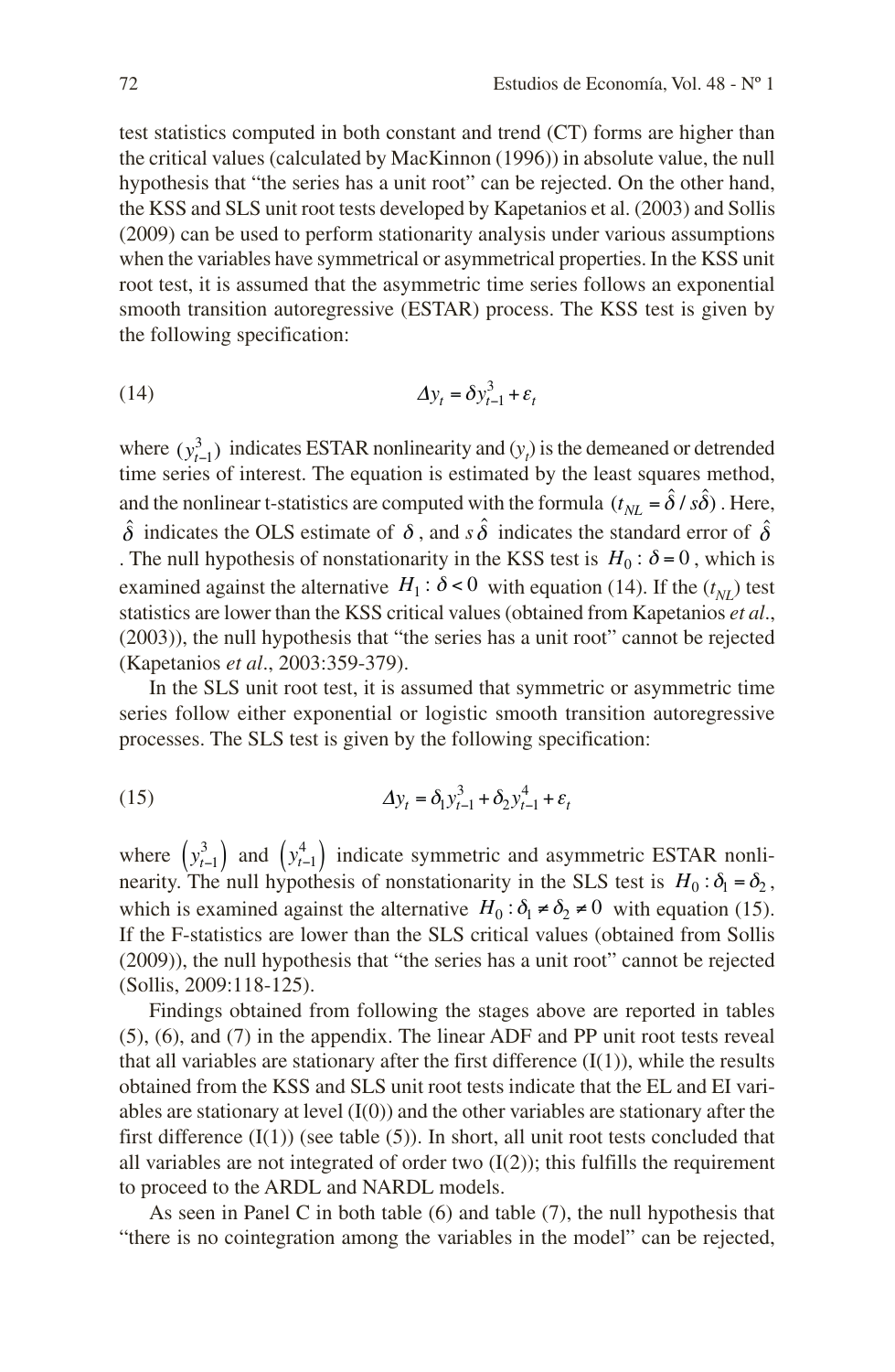as the FPSS bound test statistics are higher than the lower and upper bounds of the critical values taken from Pesaran *et al*. (2001) and Shin *et al*. (2014). Therefore, we can conclude that there is a long-run cointegration relationship between the dependent and independent variables in all ARDL and NARDL models defined in this study<sup>7</sup>. In addition, since the probability values of the test statistics calculated for the Ramsey reset (RR), Lagrange multiplier (LM) and autoregressive conditional heteroskedasticity (ARCH) tests are higher than  $0.05$  and the Cusum (CS) and Cusum of Squares (CS<sup>2</sup>) test results are stable, the models are found to have passed the diagnostic tests, ensuring that there are no identification errors, autocorrelation, heteroskedasticity, or structural instability. For normality, it is seen that the residuals in the ARDL models are not normally distributed (except for Model 4), while residuals in the NARDL models are normally distributed (except for Model 4) since the probability values of the Jarque-Bera (JB) test statistics are lower and higher than 0.05 in the ARDL and NARDL models, respectively.

The symmetric and asymmetric short- and long-term coefficients computed for the explanatory variables in the ARDL and NARDL models are reported in Panel A and Panel B in both table (6) and table (7). The findings in both Panels B indicate that the coefficients on the error correction term  $(\text{ECM}_{t-1})$  are statistically significant and take on values between 0 and -1 for both the ARDL and NARDL models. This shows that any disequilibrium that occurred in the short run because of symmetric/asymmetric shocks between the variables are removed in the long run.

Table (7) presents the results of the short- and long-run symmetry test for the pair research and development  $(RD)$  and economic growth<sup>8</sup>. According to the Wald test results, the null hypothesis of short- and long-run symmetry among RD changes can be rejected since the probability values of the test statistics  $W_{SR}$  ( $RD = RD^+ = RD^-$ ) and  $W_{LR}$  ( $RD_i^+ = RD_i^-$ ) are lower than 0.05. These results confirm that positive and negative changes in RD expenditures have a statistically significant effect on economic growth in both the short and long run.

The short-run ARDL estimates reported in Panel A in table (6) indicate that the significance and signs of the symmetric coefficients related to the conventional determinants of economic growth (RGFI, EL, EI, NR, RD) vary from period to period and model to model. For example, economic growth responds positively to real fixed capital investments (except in the one-period lag), the employed labor force and natural resources (except in model 4), and R&D investments or technological development (except in the current period and one-period lag).

<sup>7</sup> The lower and upper bounds are determined as 2.88-3.99 for the ARDL models and 2.73- 3.90 for the NARDL models.

<sup>&</sup>lt;sup>8</sup> On the basis of the extended CD-type production function within the scope of endogenous growth theories, it is acknowledged that changes in technology affect the efficiency of other production factors. For this reason, asymmetry is considered for the RD variable. In other words, this study suggests that the effect of asymmetry may be caused by positive or negative shocks to R&D investments (because of technological shocks).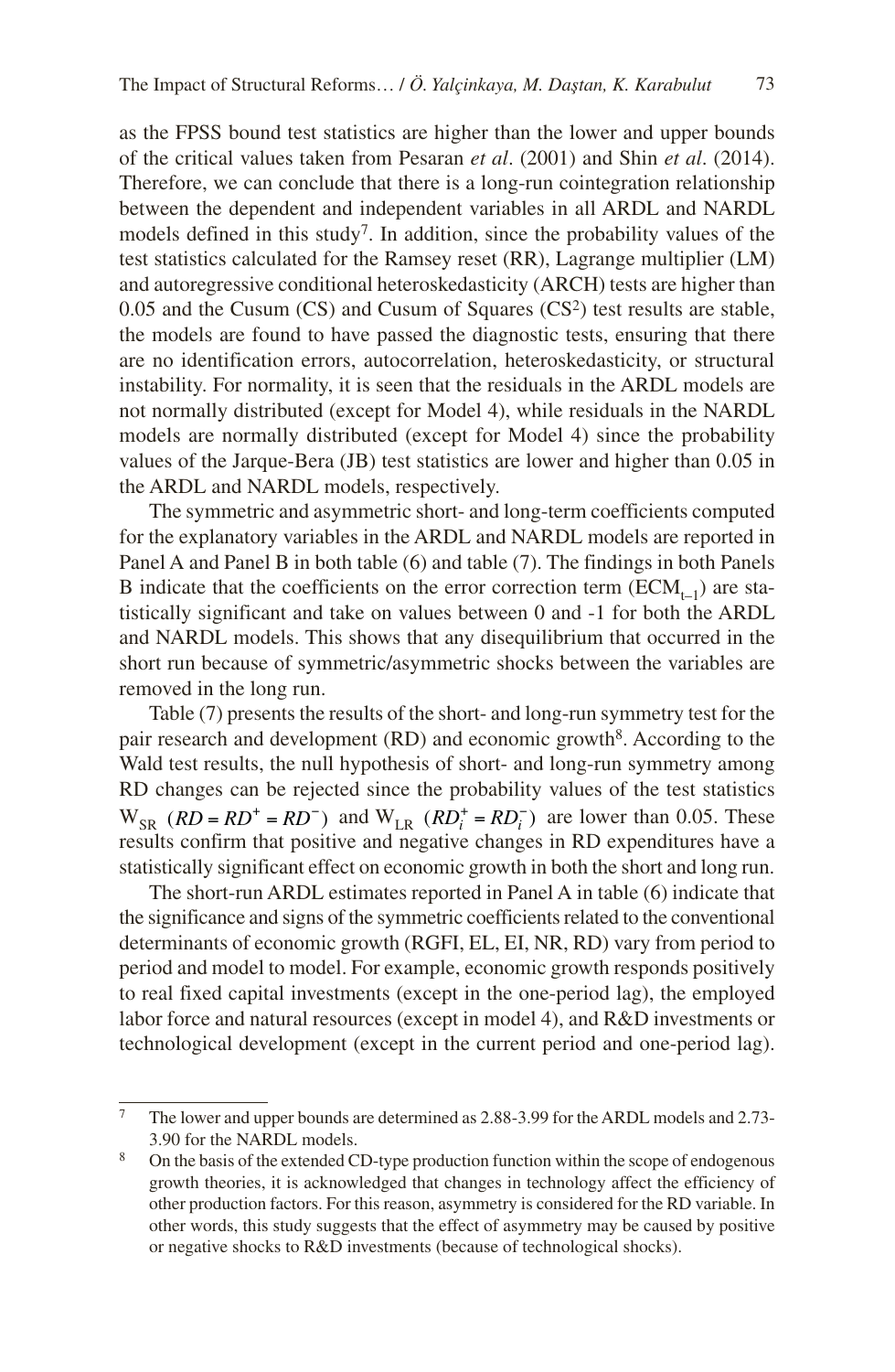The educational level has a negative impact on economic growth, but the sign of the impact becomes positive after one lag. In regard to the SR indexes, the short-run linear estimates show that economic growth is positively associated with fiscal, financial, real, and total SRs, but no statistically significant effect from trade reforms is found. Specifically, all else being equal, an additional oneunit increase in financial, fiscal, real, and total SRs leads to increases in growth of 0.89%, 0.83%, 0.84%, and 0.83%, respectively. Additionally, the long-run ARDL estimates reported in Panel B in table (6) show that there is a statistically significant and positive association between economic growth and real fixed investments, the employed labor force, the educational level of the active population, total natural resources (except in model 4), and R&D investments or technological development. More importantly, the long-run linear estimates indicate that fiscal, financial, real, and total SRs have a positive and statistically significant impact on economic growth; however, no significant impact from trade reforms is found. Specifically, all else being equal, an additional one-unit increase in financial, fiscal, real, and total SRs leads to increases in growth of 0.73%, 0.69%, 0.69%, and 0.68%, respectively.

The short-run NARDL estimates reported in Panel A in table (7) indicate that the significance and signs of the asymmetric coefficients related to the conventional determinants of economic growth vary from period to period and model to model. For example, economic growth responds positively to the employed labor force, natural resources, and real fixed capital investments (except in the two-period lag). The educational level has a negative impact on growth, but the sign of the impact turns positive after one lag. A positive shock in technological development (RD) is also shown to positively affect economic growth, while a negative shock suggests otherwise (except in the two-period lag). In regard to the SR indexes, all short-run nonlinear estimates show that economic growth is positively associated with fiscal, financial, real, and total SRs, but no statistically significant effect from trade reforms is found. Specifically, all else being equal, an additional one-unit increase in financial, fiscal, real, and total SRs leads to increases in growth of 0.83% (0.65%), 0.78% (0.74%), 0.76% (0.64%), and 0.77% (0.73%), respectively. (The values in parentheses indicate the estimations for a one-period lag.) Additionally, the long-run NARDL estimates reported in Panel B in table (7) show that there is a statistically significant and positive association between economic growth and real fixed capital investments, the employed labor force, total natural resources (except in model 4), and the educational level of the active population. The only exception is that negative shocks to technological development (R&D) are found to be insignificant. More importantly, the long-run nonlinear estimates indicate that all SRs, except for trade reforms, have a positive and statistically significant impact on economic growth. Specifically, all else being equal, an additional one-unit increase in financial, fiscal, real, and total SRs leads to increases in growth of 0.96%, 0.96%, 0.91%, and 0.94%, respectively.

These findings point to SRs implemented in Turkey during the period 1990- 2019 being potentially key factors that improved the growth performance of the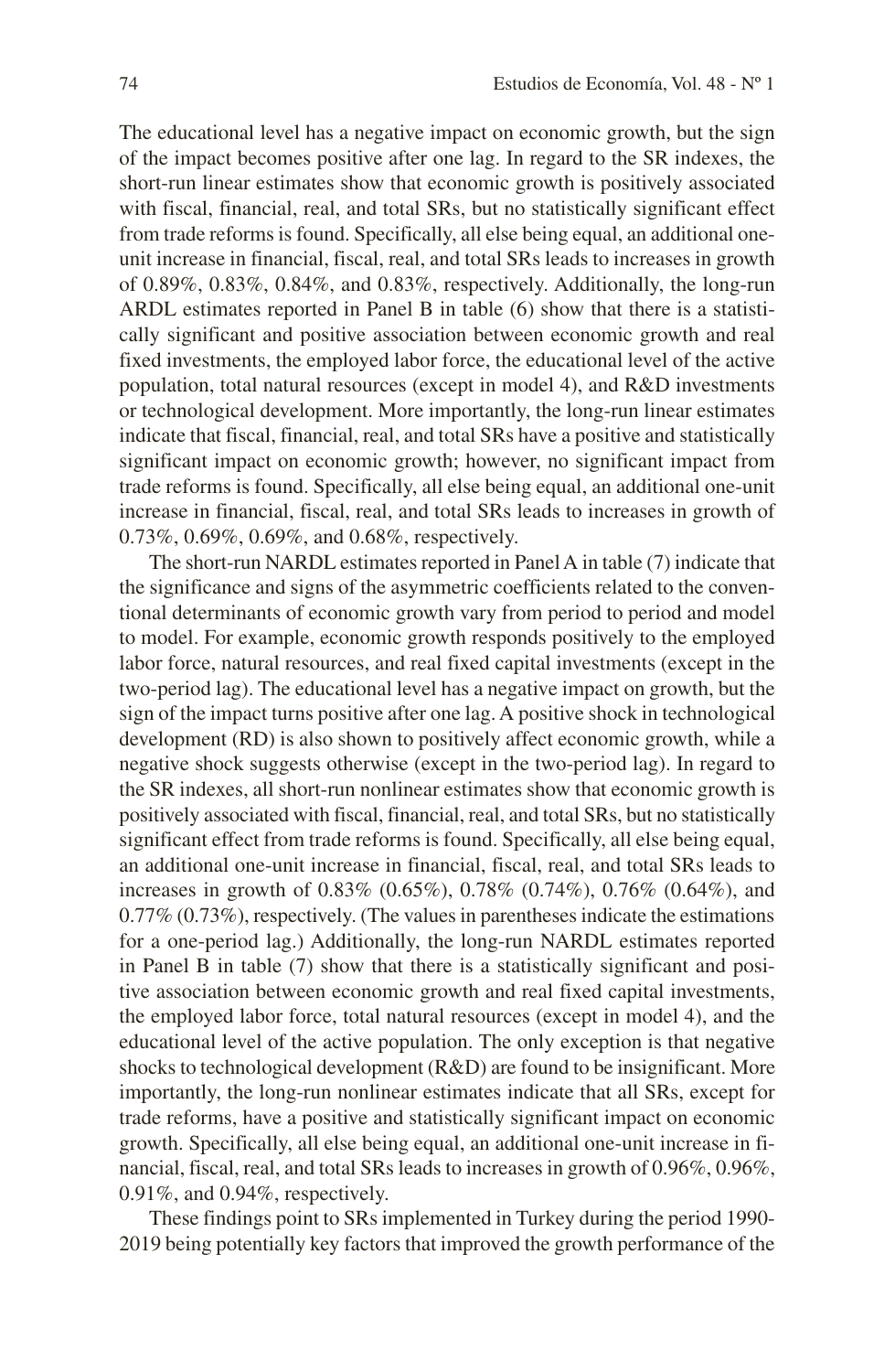economy. This study also performs a sensitivity analysis to check the robustness of the effects of SRs on economic growth. In this context, the SR indexes are standardized using the min-max approach. Findings obtained using the same models (ARDL/NARDL) again indicate that all SRs, except for trade reforms, are strongly associated with economic growth in both the short and long run in Turkey over the sample period.

#### **5. Conclusion**

This study attempts to analyze the relationship between structural reforms and economic growth in Turkey during the 1990-2019 period. For this purpose, this study constructs financial, fiscal, real, trade, and total structural reform indexes using the MONA database and two different approaches (namely, z-scores and min-max standardization), whereas previous studies have mostly focused on liberalization indexes and proxy variables that may not directly measure structural reforms. To provide additional evidence of robustness, this study estimates five different models based on an extended Cobb-Douglas-type production function by employing both linear ARDL (autoregressive distributed lag) and nonlinear ARDL (NARDL) models.

The findings obtained from the study can be summarized as follows. First, the bounds test of the ARDL and NARDL specifications indicates the presence of cointegration relations among the variables. Second, according to the linear and nonlinear estimates, the significance levels and signs of the coefficients related to the conventional determinants of economic growth vary from period to period and model to model in the short run. In addition, the long-run linear and nonlinear estimates indicate that real fixed investments, the employed labor force, natural resources (except in model 4), technological development (except for negative shocks), and the educational level of the active population have a positive and statistically significant impact on economic growth. Third, the linear and nonlinear estimates robustly show that structural reforms, except for trade reforms, are positively associated with economic growth in Turkey in both the short and long run. In other words, regardless of which method is used to construct the structural reform indexes and to estimate the models, the evidence from the ARDL and NARDL model estimations reveals that financial, fiscal, real and total structural reforms have positive and statistically significant effects on economic growth. These results are consistent with those of Ormaechea *et al*. (2017), Bekaert *et al*. (2005), Aksoy (2019), Christiansen *et al*. (2013), and Ding *et al.* (2019). However, the growth potential of trade structural reforms seems not to have been realized in Turkey. The possible reason behind this result could be that trade reforms were the least implemented reforms in the country during the sample period. Therefore, it may not be useful to compare different structural reforms in terms of their effectiveness because a given reform (i.e., a trade reform) could have a strong growth effect but may be very costly to implement.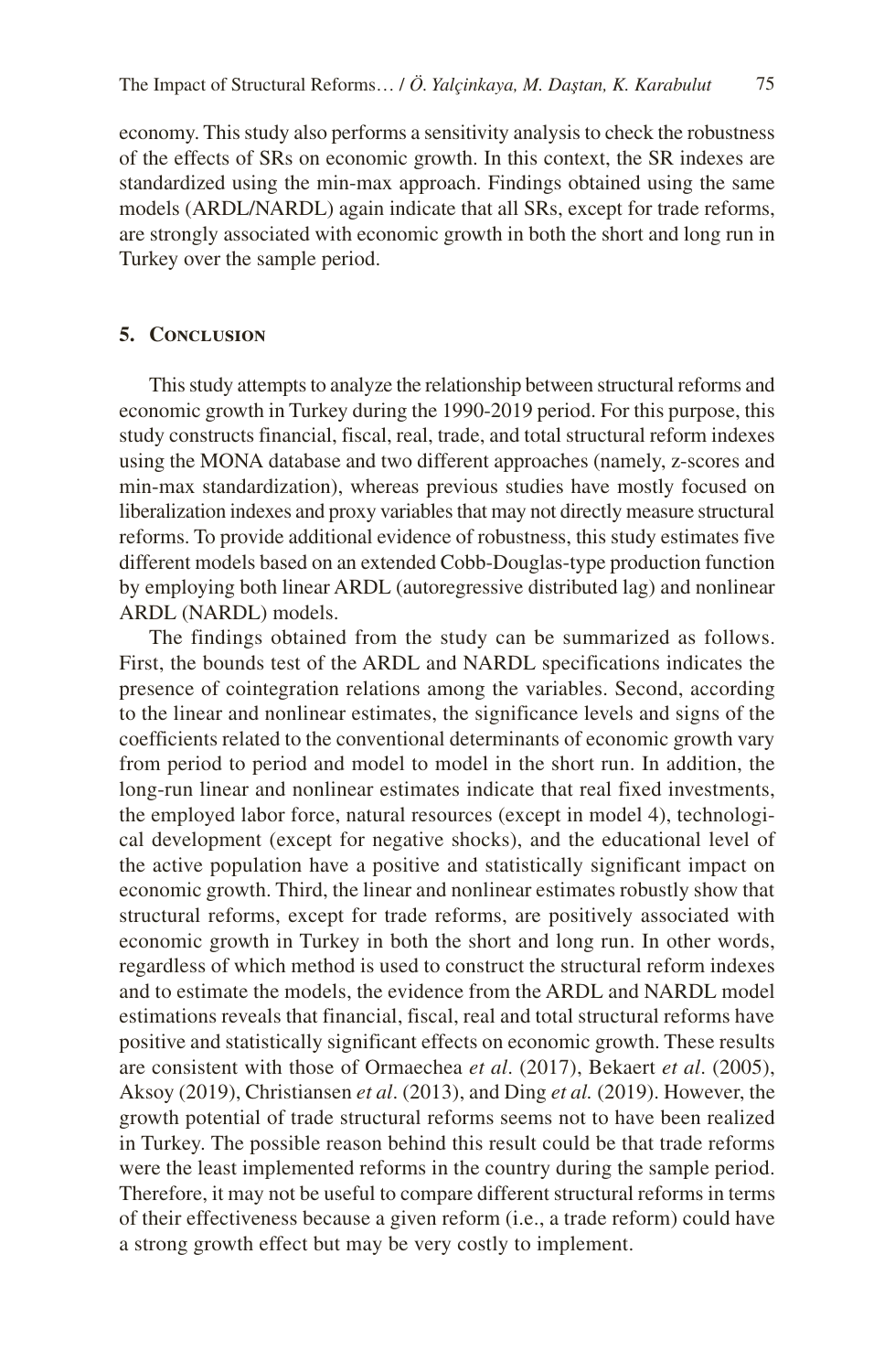These findings point towards the fact that structural reforms may play a critical role in supporting strong and sustainable economic growth in a developing country, Turkey. Hence, along with sufficiently developing its institutions, Turkish policymakers should extend the structural reforms to lift the country's potential growth performance. While this study considered only structural reforms in four key economic sectors, a better understanding of the economic growth impact of social structural reforms, particularly in the health and education fields, may be another important question to address. In addition, since this study considers the MONA sample, there may be sample selection bias. That is, countries in MONA programs treated with reforms are precisely those with inefficient policies/ outcomes. Therefore, these results may differ for other countries that are not in this sample or that have good policies/outcomes. Consistent with the findings obtained from this study, the arguments made in the theoretical and empirical literature that structural reforms can lead to economic growth by encouraging investments and job creation and improving productivity implicitly mention that structural reforms cause economic growth. However, one could easily argue the reverse case. In other words, progress in economic conditions leads to better institutions that in turn cause structural reforms. Therefore, a further study could assess the possible determinants of structural reforms (i.e., economic growth, institutional quality, macroeconomic stability, etc.) or the causal relationship between structural reforms and these possible determinants.

#### **References**

- Aksoy, T. (2019). "Structural reforms and growth in developing countries", *Journal of Economic Policy Reform*, 22(4), 325-350, DOI: 10.1080/17487870.2018.1424629.
- Alagidede, P., Adu, G., and Frimpong, P. B. (2016). "The effect of climate change on economic growth: evidence from Sub-Saharan Africa", *Environmental Economics and Policy Studies*, 18(3), 417-436.
- Almeida, L.A., and Balasundraham, V. (2018). On the Impact of Structural Reforms on Output and Employment: Evidence from a Cross-country Firm-level Analysis, IMF Working Paper: WP/18/73.
- Amable, B., Ledezma, I., and Robin, S. (2016). "Product market regulation, innovation, and productivity", *Research Policy*, 45, 2087-2104.
- Arnold, J., and Barbosa, N. (2015). Structural Policies and Productivity: Evidence from Portuguese Firms, OECD Economics Department Working Papers, No. 1259.
- Babecky, J., and Hawranek, T. (2014). "Structural reforms and growth in transition", *Economics of Transition*, 22(1), 13-42.
- Banerji, A., Crispolti, V., Norris, E.D., Duval, R., Ebeke, C., Furceri, D., Komatsuzaki, T., and Poghosyan, T. (2017). Labor and Product Market Reforms in Advanced Economies: Fiscal Costs, Gains, and Support, IMF Stuff Discussion Note, SDN/17/03.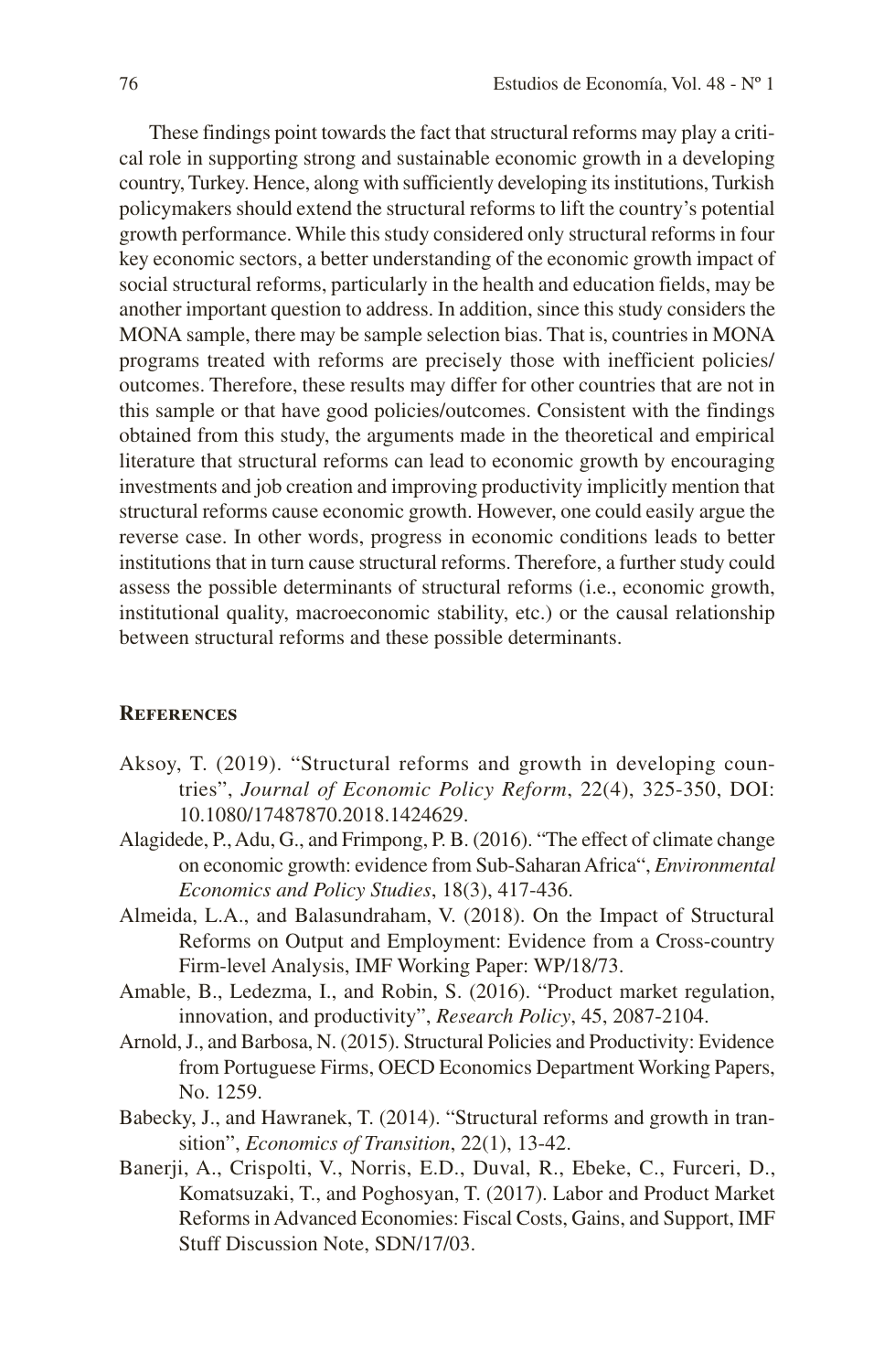- Bara A., Mugano G., and Roux P.L. (2016). Financial Reforms and the Finance – Growth Relationship in the Southern African Development Community (SADC), ERSA working paper, No: 615.
- Barro, R. J. (1991). "Economic Growth in a Cross Section of Countries", *The Quarterly Journal of Economics*, 106(2), 407-443.
- Barro, R.J. (1990). "Government Spending in a Simple Model of Endogenous Growth", *Journal of Political Economy*, 98, 103-125.
- Bekaert, G., Harvey, C.R., and Lundblad, C. (2001). Does Financial Liberalization Spur Growth? NBER Working Paper Series, No: 8245.
- Belot M., Boone, J., and Ours J.V. (2007). "Welfare-Improving Employment Protection", *Economica*, New Series, 74(295), 381-396.
- Bordon, A.R., Ebeke, C., and Shirono, K. (2016). When Do Structural Reforms Work? On the Role of the Business Cycle and Macroeconomic Policies, IMF Working Paper, WP/16/62.
- Bouis, R. and Duval, R. (2011). Raising Potential Growth after the Crisis: A Quantitative Assessment of the Potential Gains from Various Structural Reforms in the OECD Area and Beyond, OECD Economics Department Working Papers, No. 835.
- Bourles, R., Cette, G., López, J., Mairesse, j., and Nicoletti, G. (2010). Do Product Market Regulations in Upstream Sectors Curb Productivity Growth? Panel Data Evidence for OECD Countries, NBER Working Papers, No: 16520.
- Brancaccio, E., Garbellini, N., and Giametti, R. (2018). "Structural labour market reforms, GDP growth and the functional distribution of income", *Structural Change and Economic Dynamics*, 44, 34-45.
- Campos, N.F., and Kinoshita, Y. (2008). Foreign Direct Investment and Structural Reforms: Evidence from Eastern Europe and Latin America, IMF Working Paper, WP/08/26.
- Canton, E., Grilo, I., Monteagudo, J., Pierini, F., and Turrini, A. (2014). "The Role of Structural Reform for Adjustment and Growth", *ECFIN Economic Brief*, 34, 1-7.
- Christiansen, L., Schindler, M., and Tressel, T. (2013). "Growth and structural reforms: A new assessment", *Journal of International Economics*, 89, 347-356.
- Ding, Y., McQuoid, A., and Karayalcin, C. (2019). "Fiscal decentralization, fiscal reform, and economic growth in china", *China Economic Review*, 53, 152-167.
- Egert, B. and Gal, P. (2016). The quantification of structural reforms in OECD countries: A new framework. *OECD Journal: Economic Studies*, 2016(1), 91-108. https://doi.org/10.1787/19952856
- Fatas, A. (2015). The Agenda for Structural Reform in Europe. Centre for Economic Policy Research, CEPR Discussion Papers, No: 10723.
- Gnangnon, S.K. (2018). "Multilateral Trade Liberalization and Economic Growth", *Journal of Economic Integration*, 33(2), 1261-1301.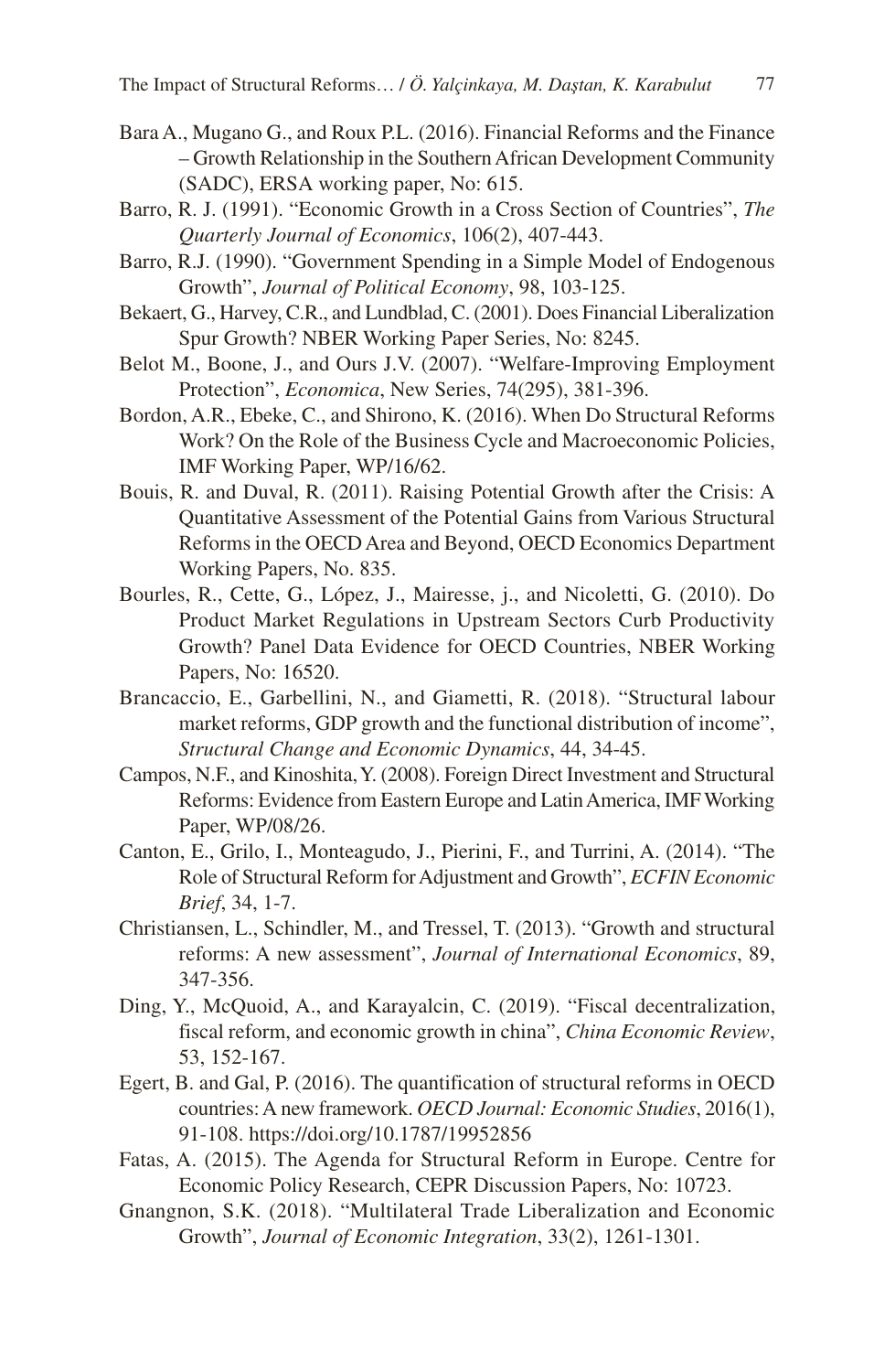- Gouveia, A.F., Santos, S., and Gonçalves, I. (2017). The Impact of Structural Reforms on Productivity: The Role of the Distance to the Technological Frontier, OECD Productivity Working Papers, No: 08.
- Greenaway, D., Morgan, W., and Wright, P. (2002). "Trade liberalisation and growth in developing countries", *Journal of Development Economics*, 67, 229–244.
- Griffith, R., and Harrison, R. (2004). The link between product market reform and macro-economic performance, European Economy, European Commission, Economic Papers, No: 209.
- Grossman, G.M.; E. Helpman (1994). "Endogenous Innovation in the Theory of Growth", *Journal of Economic Perspectives*, 8(1), 23-44.
- Hallaert, J. (2010). Increasing the Impact of Trade Expansion on Growth: Lessons from Trade Reforms for the Design of Aid for Trade, OECD Trade Policy Working Papers, No. 100, OECD Publishing. doi: 10.1787/5kmbphgwkl46-en.
- Hasan, M.A., Khan, A.H., and Ali, S.S. (1996). "Financial Sector Reform and Its Impact on Investment and Economic Growth: An Econometric Approach", *The Pakistan Development Review*, 35(4), 885-895.
- Hendry, D.F. and G. Mizon (1998). "Exogeneity, Causality, and Co-breaking in Economic Policy Analysis of a Small Econometric Model of Money in the UK", *Empirical Economics* 23, 267-294.
- International Monetary Fund [IMF] (2015). Structural Reforms and Macroeconomic Performance: Initial Considerations for the Fund, International Monetary Fund Washington, D.C.
- International Monetary Fund [IMF] (2019). World Economic Outlook. Global Manufacturing Downturn, Rising Trade Barriers. 2019 October.
- Irwin, D.A. (2019). Does Trade Reform Promote Economic Growth? A Review of Recent Evidence, NBER Working Paper Series, No: 25927.
- Kapetanios G., Shin Y. and Snell A. (2003). "Testing for a Unit Root in the Nonlinear STAR Framework", *Journal of Econometrics,* 112, 359-379.
- Khan, M.A. and Qayyum, A. (2006). Trade Liberalization, Financial Sector Reforms and Growth, MPRA, Munich Personal RePEc Archive, No: 2655.
- Kouamé W.A.K., and Tapsoba, S.J.A. (2019). "Structural reforms and firms' productivity: Evidence from developing Countries". *World Development*, 113, 157-171.
- Krebs, T., and Scheffel, M. (2016). Structural Reform in Germany. IMF Working Paper, WP/16/96.
- Lacheheb, M., and Sirag, A. (2019). "Oil price and inflation in Algeria: A nonlinear ARDL approach", *The Quarterly Review of Economics and Finance*, 73, 217-222.
- Levine R. ve Renelt, D. (1992). "A Sensitivity Analysis of Cross-country Growth Regressions", *The American Economic Review*, 82(4), 942-63.
- Lin, J.Y., and Liu, Z. (2000). "Fiscal Decentralization and Economic Growth in China", *Economic Development and Cultural Change*, 49(1), 1-21.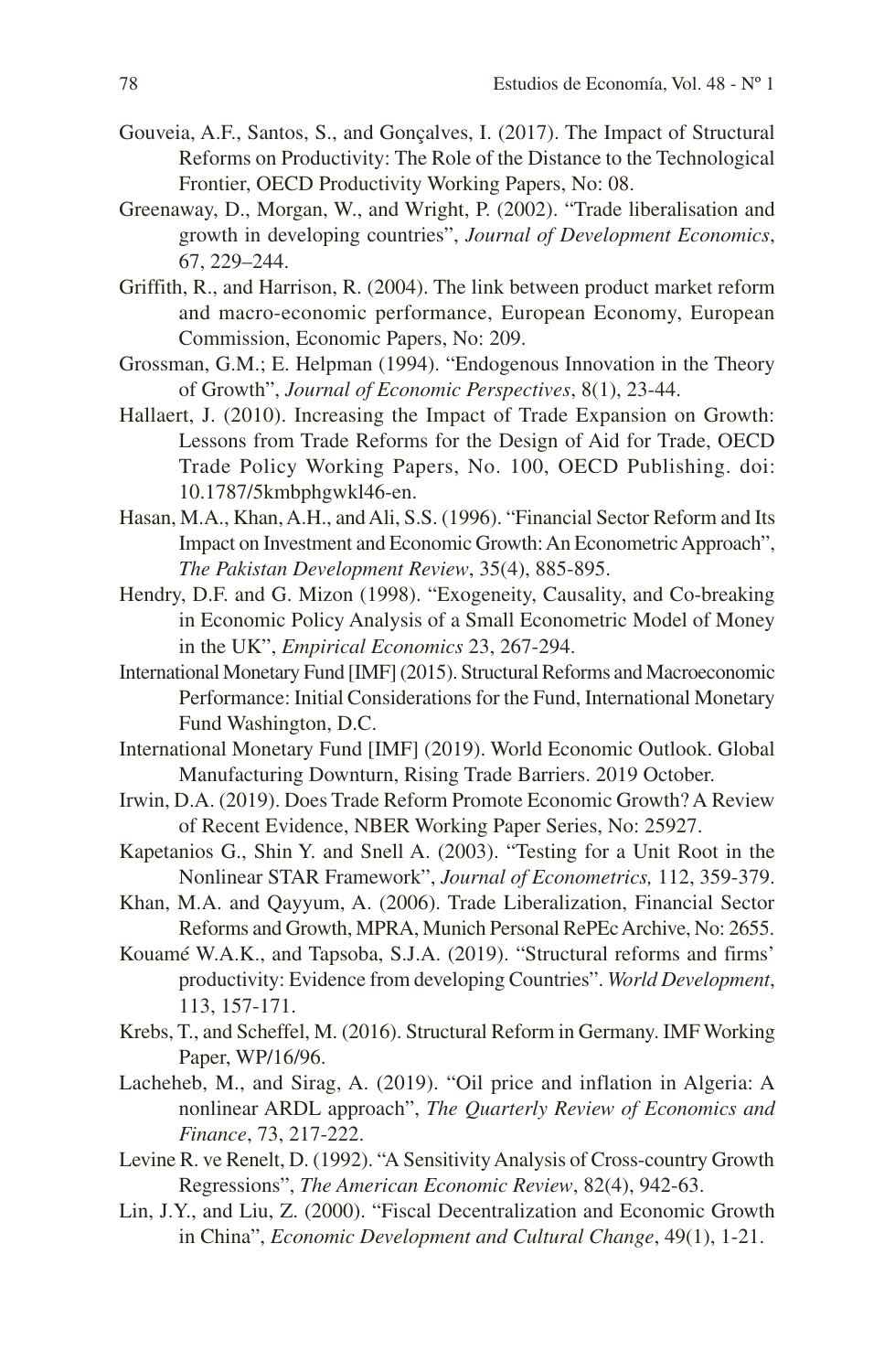- Lucas, R. E. (1998). "On the Mechanics of Economic Development", *Journal of Monetary Economics*, 22(1), 3-42.
- Lusinyan, L. (2018). Assessing the Impact of Structural Reforms Through a Supply-side Framework: The Case of Argentina. IMF Working Paper, WP/18/183.
- Mankiw, N.G., D. Romer, and D.N. Weil (1992). "A contribution to the empirics of economic growth", *The Quarterly Journal of Economics*, 107(2), 407-437.
- Marrazzo, P.M., and Terzi, A. (2017). Structural Reform Waves and Economic Growth. European Central Bank, Working Paper Series. No: 2111.
- Mizutani, F., Tanaka, T., Nakayama, N., and Uranishi, S. (2018). "Structural reform of the electricity industry and economic growth", *Journal of Economic Policy Reform*, DOI: 10.1080/17487870.2018.1469985.
- Monitoring of Fund Arrangements [MONA] (2019). MONA database. Available at: https://www.imf.org/external/np/pdr/mona/index.aspx (Accessed November 2019).
- Nardo, M., Saisana, M., Saltelli, A., Tarantola, S., Hoffman, A., and Giovannini, E. (2005). Handbook on constructing composite indicators: Methodology and user guide OECD statistics working papers, No. 2005/03. Paris: OECD Publishing.
- Norris, E.D., Ho, G., and Kyobe, A. (2016). Structural Reforms and Productivity Growth in Emerging Market and Developing Economies, IMF Working Paper, WP/16/15.
- Ormaechea, S.A., Komatsuzaki, T., and Caro, C.C. (2017). Fiscal Reforms, Longterm Growth and Income Inequality. IMF Working Paper, WP/17/145.
- Ostry J.D., Prati, A., and Spilimbergo, A. (2009). Structural Reforms and Economic Performance in Advanced and Developing Countries, IMF Occasional Papers. No: 268.
- Pesaran, M. H., Shin, Y., and Smith, R. J. (2001). "Bounds testing approaches to the analysis of level relationships", *Journal of Applied Econometrics*, 16(3), 289-326.
- Phillips, P. C. B. and Perron, P. (1988). "Testing for a Unit Root in Time Series Regression", *Biometrika*, 75(2), 335-346.
- Prati, A., Onorato, M. G., and Papageorgiou, C. (2013). Which reforms work and under what institutional environment? Evidence from a new data set on structural reforms, *The Review of Economics and Statistics*, 95(3), 946–968.
- Rodrik, Dani (2012). Why we learn nothing from regressing economic growth on policies, *Seoul Journal of Economics,* 25(2), 137-151.
- Romer, P. M. (1986). Increasing Returns and Long-Run Growth, *The Journal of Political Economy*, 94(5), 1002-1037.
- Romer, P.M. (1990) "Endogenous Technological Change" *Journal of Political Economy*, 98(5), S71-S101.
- Şahin, Ö.U., and Akar, S. (2018). "The Effect of Structural Fiscal Reforms on Growth in Turkey", *Journal of Mehmet Akif Ersoy University Economics and Administrative Sciences Faculty*, 5(3), 849-866.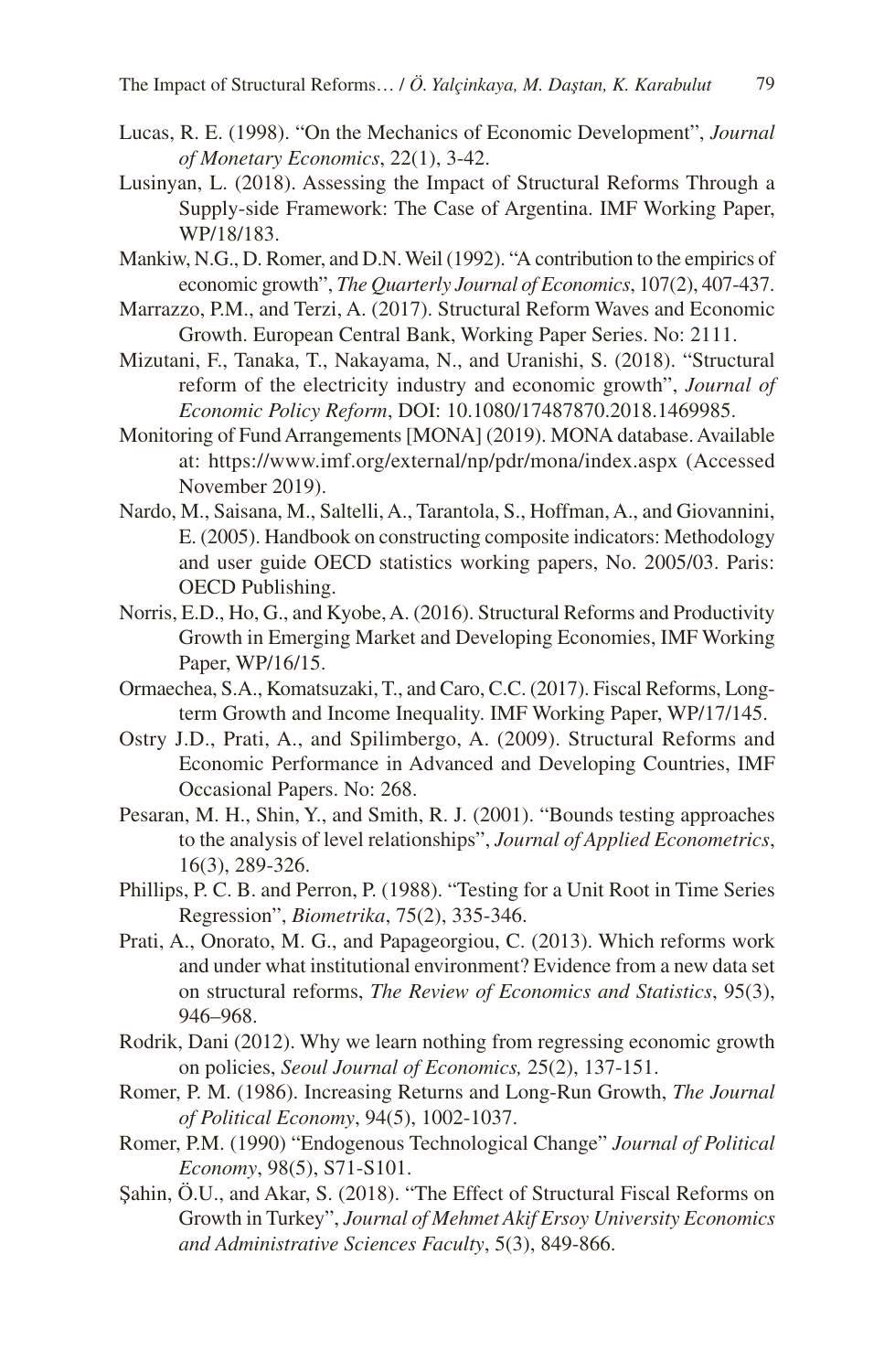- Sala-i-Martin X. X. (1997). "I Just Ran Two Million Regressions", *The American Economic Review*, 178-83.
- Salgado, R. (2002). Impact of Structural Reforms on Productivity Growth in Industrial Countries. IMF Working Paper, WP/02/10.
- Salinas G., and Aksoy, A. (2006). Growth Before and After Trade Liberalization. World Bank Policy Research Working Paper 4062, November 2006.
- Sek, S. K. (2017). "Impact of oil price changes on domestic price inflation at disaggregated levels: Evidence from linear and nonlinear ARDL modeling", *Energy*, 130, 204-217.
- Shin, Y., Yu, B., & Greenwood-Nimmo, M. (2014). Modelling asymmetric cointegration and dynamic multipliers in a nonlinear ARDL framework. In Festschrift in honor of Peter Schmidt (pp. 281-314). Springer, New York, NY.
- Swaroop, V. (2016). World Bank's Experience with Structural Reforms for Growth and Development, MFM Discussion Paper, No: 11.
- The Organization for Economic Co-operation and Development [OECD] (2019). OECD Economic Outlook. Available at: https://www.oecd-ilibrary.org/ economics/oecd-economic-outlook-volume-2019-issue-2\_9b89401b-en. [Accessed November 2019].
- The Organization for Economic Co-operation and Development [OECD] (2008). Handbook on constructing composite indicators: Methodology and user guide. Paris: OECD publishing. ISBN 978-92-64-04345-9.
- Wacziarg, R., and Welch, K.H. (2008). "Trade Liberalization and Growth: New Evidence", *The World Bank Economic Review*, 22(2), 187-231.
- Yu, J.S., Hassan M.K., Mamun, A., and Hassan A. (2014). "Financial Sectors Reform and Economic Growth in Morocco: An Empirical Analysis", *Journal of Emerging Market Finance*, 13(1), 69-102.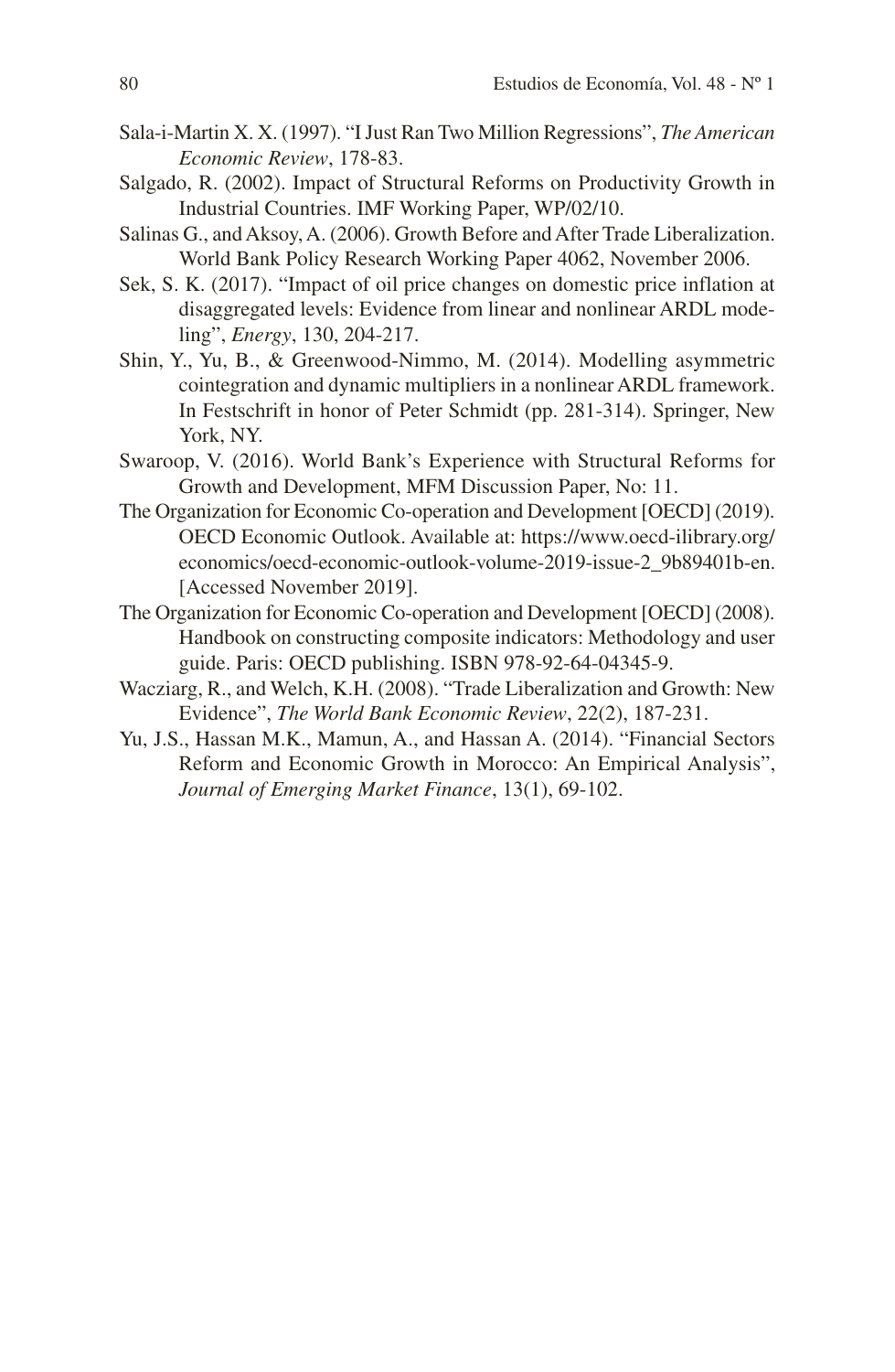#### **Appendix**

# TABLE 3

### NUMBER OF SUCCESSFUL REFORMS (STRUCTURAL BENCHMARKS)

| <b>Country</b> | <b>SB</b><br>Arrange<br>ID | <b>Year</b> | Approval Initial Review Fiscal Financial<br>End Year Type Reforms Reforms Reforms Reforms Reforms |                 |  | Real | Trade | Total |
|----------------|----------------------------|-------------|---------------------------------------------------------------------------------------------------|-----------------|--|------|-------|-------|
| Turkev         | 317                        |             | 22/12/1999 21/12/2002                                                                             | R <sub>10</sub> |  |      |       |       |
|                | 418                        |             | 04/02/2002 03/02/2005                                                                             | R <sup>8</sup>  |  |      |       |       |
|                | 556                        |             | 05/11/2005 05/10/2008                                                                             | R7              |  |      |       | 29    |

Source: Authors' classification based on MONA database.

# TABLE 4 DESCRIPTIVE STATISTICS

| <b>Statistics</b>   | Mean     | Median   |          | Maximum Minimum | <b>Std. Dev. Skewness</b> |          | <b>Kurtosis</b> |
|---------------------|----------|----------|----------|-----------------|---------------------------|----------|-----------------|
| <b>RGDP</b>         | 9.172    | 9.143    | 9.620    | 8.811           | 0.264                     | 0.295    | 1.730           |
| <b>RGFI</b>         | 7.683    | 7.667    | 8.379    | 7.064           | 0.463                     | 0.121    | 1.491           |
| EL.                 | 3.369    | 3.369    | 3.511    | 3.285           | 0.061                     | 0.581    | 2.592           |
| EI                  | 0.739    | 0.738    | 0.895    | 0.589           | 0.100                     | 0.049    | 1.743           |
| <b>NR</b>           | $-1.039$ | $-1.012$ | $-0.357$ | $-2.095$        | 0.409                     | $-0.478$ | 3.180           |
| <b>RD</b>           | $-0.603$ | $-0.613$ | 0.003    | $-1.608$        | 0.465                     | $-0.519$ | 2.255           |
| <b>FNSR</b>         | 0.150    | 0.000    | 1.000    | 0.000           | 0.309                     | 2.017    | 5.350           |
| <b>FSSR</b>         | 0.152    | 0.000    | 1.000    | 0.000           | 0.289                     | 1.886    | 5.113           |
| <b>RESR</b>         | 0.164    | 0.000    | 1.000    | 0.000           | 0.305                     | 1.806    | 4.768           |
| <b>TRSR</b>         | 0.133    | 0.000    | 1.000    | 0.000           | 0.346                     | 2.157    | 5.653           |
| TOSR                | 0.155    | 0.000    | 1.000    | 0.000           | 0.289                     | 1.851    | 5.011           |
| <b>Observations</b> | 30       | 30       | 30       | 30              | 30                        | 30       | 30              |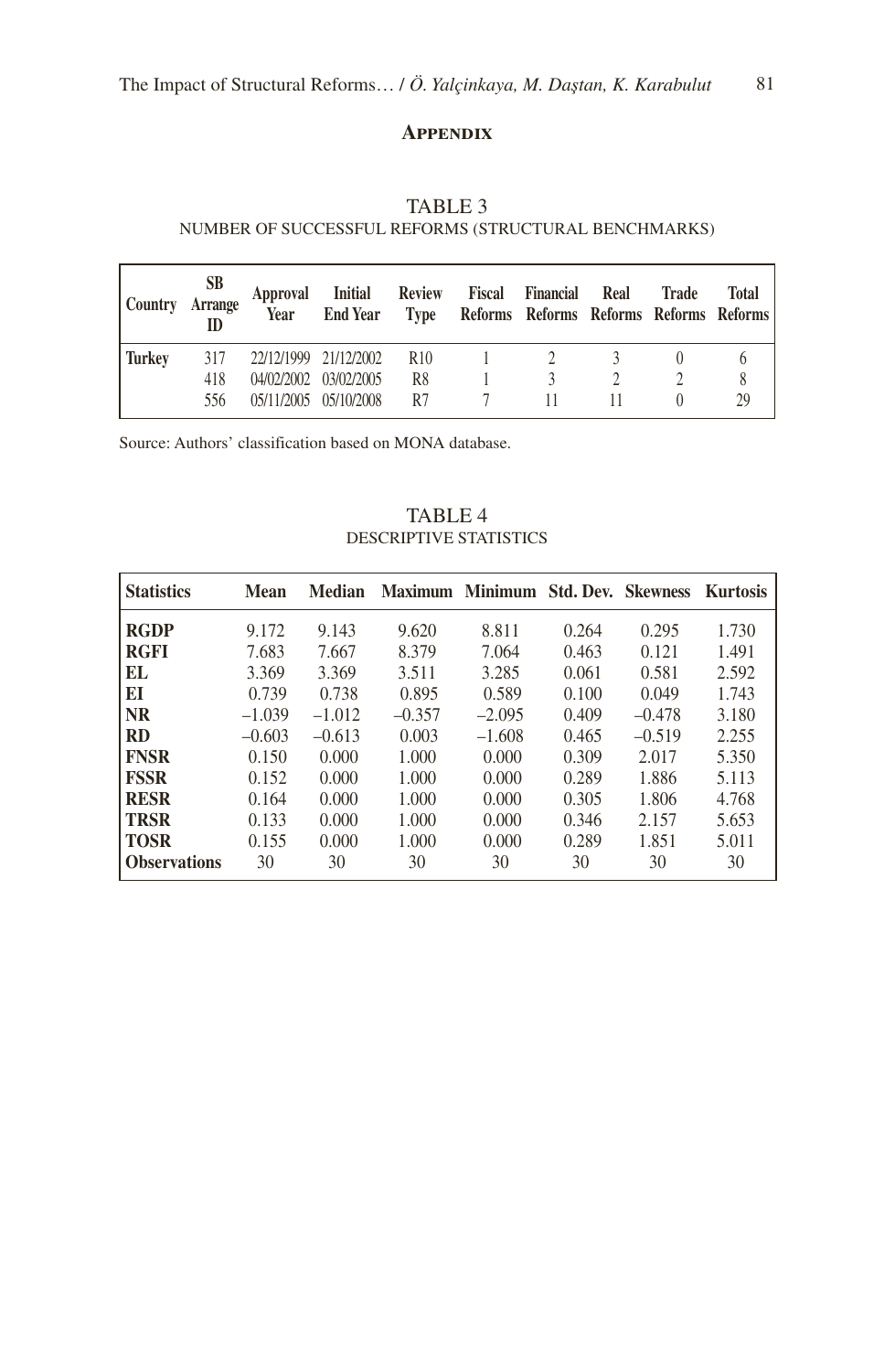| <b>Test Statistics</b> |       |         | ADF                          |                  |         | <b>PP</b>            |                |                      | <b>KSS</b>                   |   |                    | <b>SLS</b>         |   |
|------------------------|-------|---------|------------------------------|------------------|---------|----------------------|----------------|----------------------|------------------------------|---|--------------------|--------------------|---|
| <b>Variables</b>       |       | LV      | <b>FD</b>                    | L                | LV      | <b>FD</b>            | L              | LV                   | <b>FD</b>                    | L | LV                 | <b>FDF</b>         | L |
| <b>RGDP</b>            |       |         | $-2.49$ $-4.84$ <sup>a</sup> | $\left( \right)$ | $-2.57$ | $-4.78a$             | $\mathfrak{D}$ |                      | $-1.42 -3.67$                | 3 | 4.00               | 7.49 <sup>b</sup>  | 3 |
| <b>RGFI</b>            |       |         | $-2.64 - 5.59^{\circ}$       | $\left( \right)$ | $-2.69$ | $-5.66^{\circ}$      |                | $-1.37$              | $-4.86^{\circ}$              |   | 4.10               | 14.57 <sup>a</sup> |   |
| <b>NR</b>              |       |         | $-2.54 -5.28$ <sup>a</sup>   | $\left( \right)$ | $-2.48$ | $-5.54a$             | 5.             |                      | $-2.34 -3.70^{\circ}$        | 1 | 4.52               | 9.61a              | 1 |
| RD                     |       | $-3.17$ | $-6.92a$                     | $\left( \right)$ | $-3.04$ | $-10.21a$            | 4              |                      | $-2.96$ $-4.71$ <sup>a</sup> |   | 4.22               | 14.76 <sup>a</sup> | 1 |
| EL                     |       | $-1.67$ | $-5.32^{\circ}$              | $\mathfrak{D}$   | $-1.69$ | $-5.33a$             | 2              | $-4.27a$             |                              | 4 | 12.32 <sup>a</sup> | $\qquad \qquad -$  | 4 |
| EI                     |       |         | $-2.72$ $-3.91$ <sup>b</sup> | $\left( \right)$ | $-2.73$ | $-3.88b$             | $\theta$       | $-6.90$ <sup>a</sup> |                              | 2 | 33.13a             | $\qquad \qquad -$  | 2 |
| <b>FNSR</b>            |       | $-2.07$ | $-5.45^{\circ}$              | $\left( \right)$ | $-2.21$ | $-5.45^{\circ}$      | 3              | $-1.98$              | $-3.65^{\rm b}$              |   | 2.51               | 13.77a             | 1 |
| <b>FSSR</b>            |       |         | $-2.05 -5.85$ <sup>a</sup>   | $\left( \right)$ | $-2.16$ | $-5.88^{a}$          | 3              |                      | $-1.92 -3.62^b$              |   | 2.66               | 14.25 <sup>a</sup> | 1 |
| <b>RESR</b>            |       | $-2.11$ | $-5.60a$                     | $\left( \right)$ | $-2.21$ | $-5.61a$             | 3              | $-1.90$              | $-5.13^a$                    |   | 2.53               | 12.77a             | 1 |
| <b>TRSR</b>            |       | $-2.12$ | $-5.02a$                     | $\left( \right)$ | $-2.21$ | $-5.02a$             | 1              | $-2.09$              | $-5.20a$                     |   | 2.25               | 12.99 <sup>a</sup> | 1 |
| <b>TOSR</b>            |       |         | $-2.05 -5.87$ <sup>a</sup>   | $\left( \right)$ | $-2.16$ | $-5.90$ <sup>a</sup> | $\mathcal{E}$  | $-1.92$              | $-5.40^{\circ}$              |   | 2.67               | 14.02 <sup>a</sup> |   |
| Critical               | $\%l$ |         | $-4.30$                      |                  |         | $-4.30$              |                |                      | $-3.93$                      |   |                    | 8.79               |   |
| <b>Table</b>           | %5    |         | $-3.57$                      |                  |         | $-3.57$              |                |                      | $-3.40$                      |   |                    | 6.54               |   |
| <b>Values</b>          | %10   |         | $-3.22$                      |                  |         | $-3.22$              |                |                      | $-3.13$                      |   |                    | 5.41               |   |

TABLE 5 UNIT ROOT TEST RESULTS

Note: "a" and "b" indicate that the variables are stationary at 1% and 5% significance levels, respectively. Column "L" indicates optimal lag lengths determined by using the Schwarz Information Criterion (in the ADF, KSS, and SLS tests) and Bartlett Kernel methodology (in the PP test). The terms "FD" and "LV" indicates the first difference and level, respectively.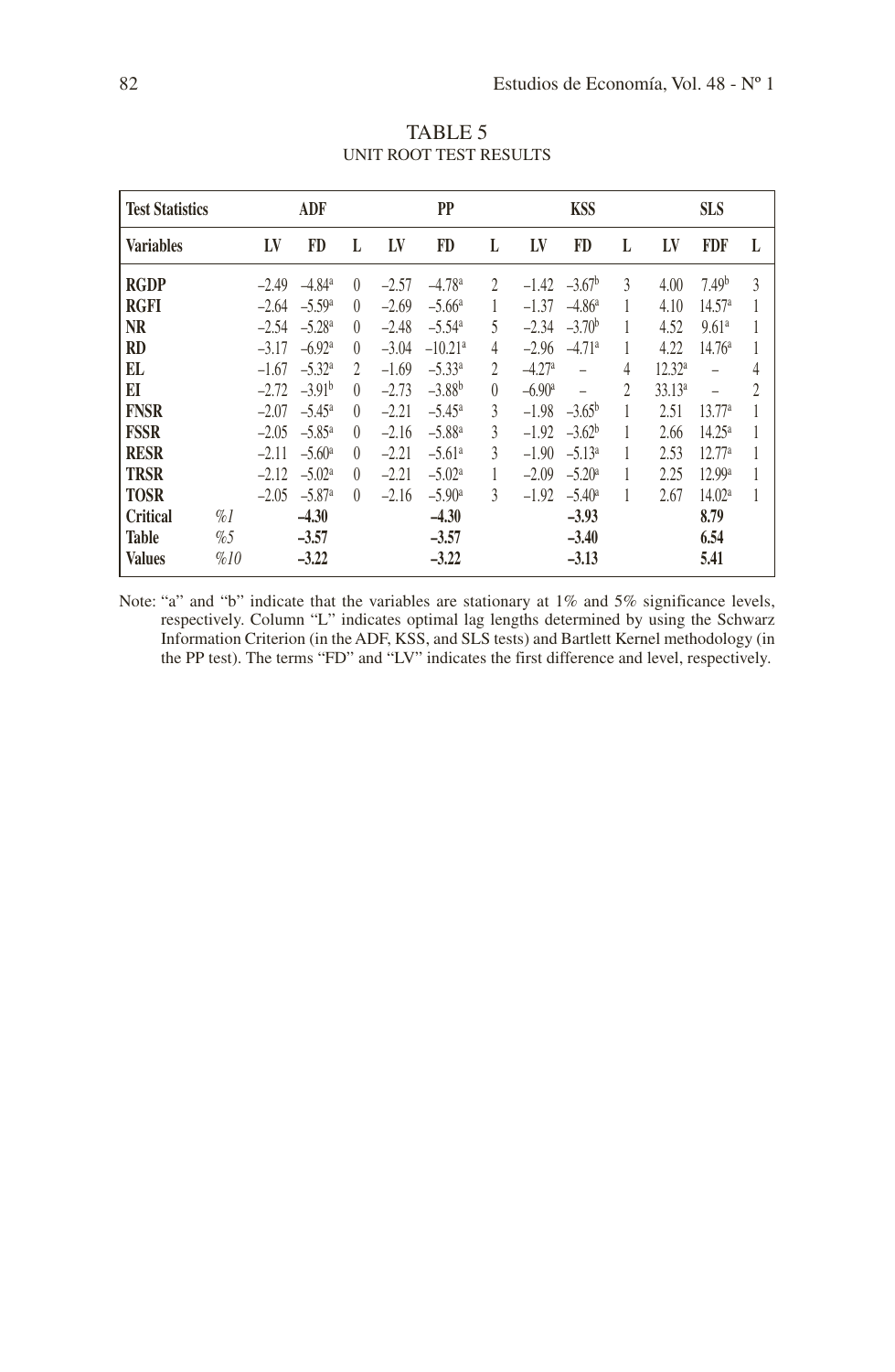ARDL MODEL ESTIMATION RESULTS ARDL MODEL ESTIMATION RESULTS TABLE 6 TABLE 6

0.0639[0.000] 0.1683[0.118] 0.0328[0.045] 0.010310.000 0.0448[0.168] 0.0470[0.018] 0.0465[0.000] 0.0905[0.008] 0.3003[0.063] 0.2993[0.000] 0.0041[0.012] 0.0113[0.530] 0.0125[0.190] 0.0186[0.000] 0.0019[0.001] 0.6873[0.000] 0.0091[0.000] 0.0363[0.000]  $\overline{\phantom{a}}$ **SE. SE.**  $\overline{\phantom{a}}$  $\mathsf{L}$  $(2, 1, 2, 1, 0, 2, 0)$  $(2, 1, 2, 1, 0, 2, 0)$ **Model-5** -0.2809 0.0728b 0.3043a 0.1270<sup>b</sup> 0.3001**a** 0.2778**a** -0.6114**c** 1.4012**a** 0.0121**b** 0.0173 0.0875**a** 0.0083**a** 5.3887**a** 0.3060**a** 0.5834**a** 0.6338**a** 0.0655 0.0073 **CE.**  $\overline{\phantom{a}}$  $\overline{\phantom{a}}$ **CE.**  $\overline{\phantom{a}}$ 0.0023[0.130] 0.6661[0.000] 0.0493[0.000] 0.1069[0.000] 0.0388[0.108] 0.0136[0.000] 0.0535[0.126] 0.0558[0.000] 0.3708[0.591] 1.4795[0.355] 0.3027[0.147] 0.0047[0.840] 0.0149[0.511] 0.0167[0.006] 0.0144[0.052] 0.0022[0.666] 0.0025[0.032] 0.0169[0.000] **SE. SE.**  $\mathsf{L}$  $\mathsf{L}$  $\mathsf{L}$  $(1, 0, 1, 2, 0, 2, 2)$  $(1, 0, 1, 2, 0, 2, 2)$ **Model-4** 0.2774a -0.2043 0.4602 0.0009 -0.0101 0.0546**a** 0.0307**c** -0.0038 5.4477**a** 0.2972**a** 0.5169**a** 0.7742**a** 0.3951**a** 0.0009 0.0060**b** 0.0668 0.0873 0.4665 **CE. CE.**  $\overline{\phantom{a}}$  $\overline{\phantom{a}}$  $\overline{\phantom{a}}$ 0.1627[0.102] 0.0314[0.052] 0.0100[0.000] 0.0433[0.166] 0.0458[0.012] 0.0452[0.000] 0.0882[0.006] 0.2924[0.042] 0.2927[0.000] 0.0041[0.007] 0.0109[0.595] 0.0121[0.207] 0.0183[0.000] 0.0018[0.001] 0.6661[0.000] 0.0088[0.000] 0.0344[0.000] 0.0605[0.000]  $\overline{\phantom{a}}$  $\overline{\phantom{a}}$ **SE. SE.**  $\overline{\phantom{a}}$  $(2, 1, 2, 1, 0, 2, 0)$  $(2, 1, 2, 1, 0, 2, 0)$ **Model-3** 0.2896**a** -0.6600**b** 1.4689**a** 0.0129**a** 0.0059 0.0904**a** 0.0084**a** 5.4477**a** 0.3041**a** 0.5837**a** 0.6634**a** -0.2863 0.0669c 0.3072a 0.1331b 0.2889**a** 0.0635 **CE.** 0.0161 **CE.**  $\overline{\phantom{a}}$  $\overline{\phantom{a}}$  $\overline{\phantom{a}}$ 0.1682[0.119] 0.0328[0.043] 0.0103[0.000] 0.0448[0.170] 0.0469[0.019] 0.0041[0.012] 0.0113[0.515] 0.0125[0.193] 0.0365[0.000] 0.0638[0.000] 0.0465[0.000] 0.0904[0.009] 0.2995[0.066] 0.2986[0.000] 0.0186[0.000] 0.0019[0.000] 0.6869[0.000] 0.0092[0.000]  $\overline{\phantom{a}}$ **SE. SE.**  $\overline{\phantom{a}}$  $\mathsf{L}$  $(2, 1, 2, 1, 0, 2, 0)$  $(2, 1, 2, 1, 0, 2, 0)$ **Model-2** 0.0119**b** 5.3862**a** 0.6555**a** 0.0735b 0.3035a 0.3022**a** 0.2774**a** -0.6001**c** 1.3917**a** 0.0076 0.0875**a** 0.0083**a** 0.3052**a** 0.5846**a** -0.2808 0.1264<sup>b</sup> 0.0172 0.0651 **CE. CE.**  $\overline{\phantom{a}}$  $\overline{\phantom{a}}$  $\overline{\phantom{a}}$ 0.0349[0.000] 0.0582[0.000] 0.0307[0.040] 0.0097[0.000] 0.0421[0.172] 0.0445[0.010] 0.0039[0.006] 0.0107[0.506] 0.0119[0.234] 0.0179[0.000] 0.6492[0.000] 0.0093[0.000] 0.1586[0.090] 0.0438[0.000] 0.0861[0.005] 0.2821[0.051] 0.2829[0.000] 0.0019[0.000] **SE.**  $\overline{\phantom{a}}$  $\overline{\phantom{a}}$ **SE.**  $\mathsf{L}$  $(2, 1, 2, 1, 0, 2, 0)$  $(2, 1, 2, 1, 0, 2, 0)$ **Model-1** -0.6076**c** 0.0129**a** 5.4571**a** 0.5931**a** -0.2902c 0.0697b 0.3031a -0.0609 0.1318b 0.2987**a** 0.2933**a** 1.4339**a** 0.0073 0.0148 0.0924**a** 0.0089**a** 0.2983**a** 0.6770**a CE.**  $\overline{\phantom{a}}$  $\overline{\phantom{a}}$ **CE.**  $\overline{\phantom{a}}$ Panel A: Short-Run Panel B: Long-Run **Panel A: Short-Run Panel B: Long-Run Estimates Estimates**  $RGDP_{t-1}$  $RGDP_{t^2}$  $RGH<sub>t</sub>$ *RGFIt-1 ELt ELt-1 ELt-2 EIt EIt-1 EIt-2 NRt RDt RDt-1 RDt-2 SRt SRt-1 SRt-2 RGFI EL EIC*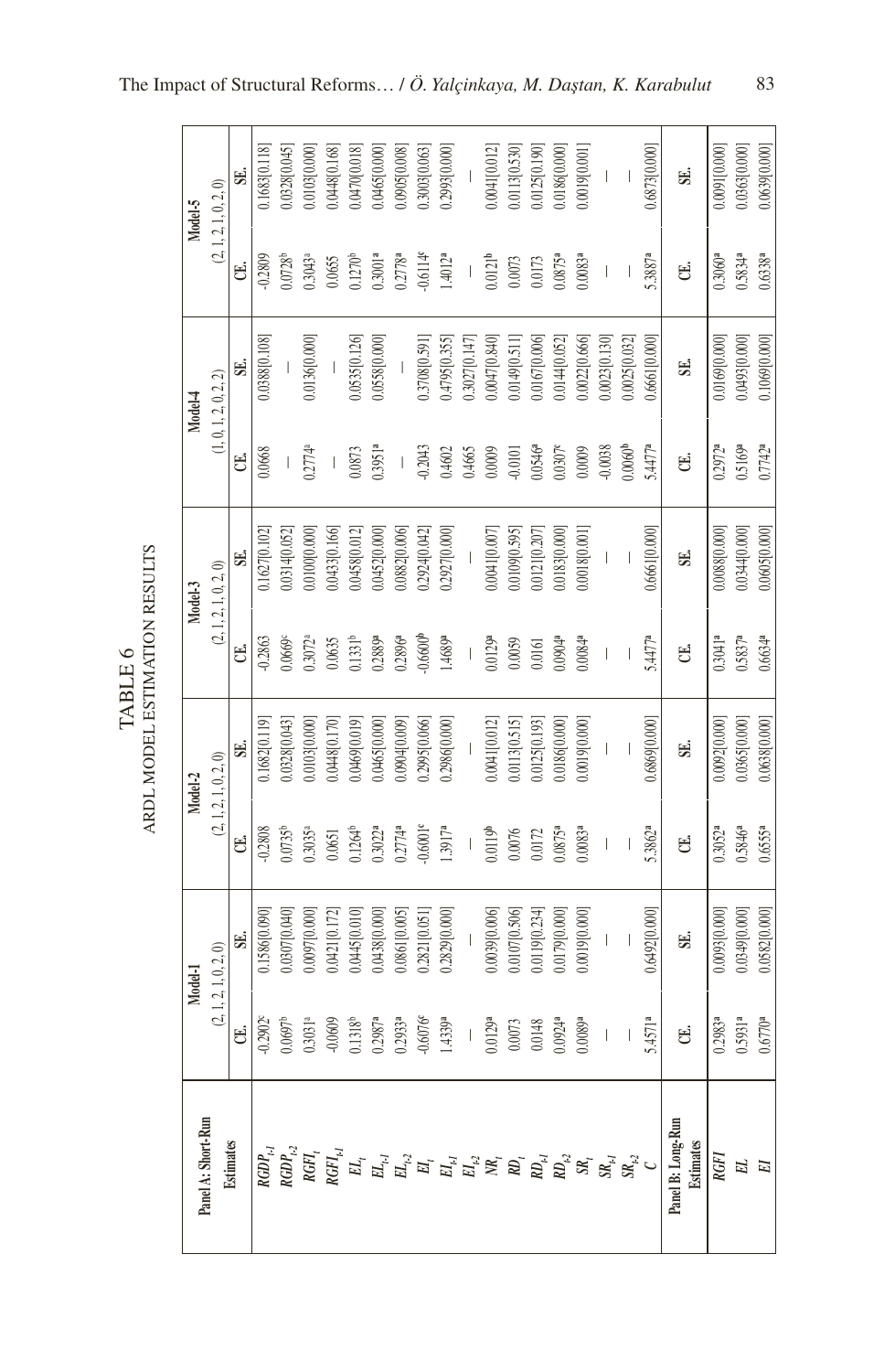|                         |                          |                     | Model-I                                                                                                                                                                         |                        | Model-2                                       |                        | Model-3               |                     | Model-4               |                     | Model-5               |
|-------------------------|--------------------------|---------------------|---------------------------------------------------------------------------------------------------------------------------------------------------------------------------------|------------------------|-----------------------------------------------|------------------------|-----------------------|---------------------|-----------------------|---------------------|-----------------------|
| Panel A: Short-Run      |                          |                     | (2, 1, 2, 1, 0, 2, 0)                                                                                                                                                           |                        | (2, 1, 2, 1, 0, 2, 0)                         |                        | (2, 1, 2, 1, 0, 2, 0) |                     | (1, 0, 1, 2, 0, 2, 2) |                     | (2, 1, 2, 1, 0, 2, 0) |
| Estimates               |                          | U                   | S.                                                                                                                                                                              | U                      | SE.                                           | U                      | SE.                   | U                   | SE.                   | U.                  | SE.                   |
|                         |                          | $0.0105^{a}$        | 0.0032[0.006]                                                                                                                                                                   | 0.0099 <sup>b</sup>    | 0.0034[0.012]                                 | 0.0106 <sup>a</sup>    | 0.0033[0.007]         | 0.0010              | $0.0051$ [0.840]      | 0.0099              | 0.0034[0.011]         |
|                         |                          | 0.0938 <sup>a</sup> | 0.0108[0.000]                                                                                                                                                                   | 0.0930a                | 0.0116[0.000]                                 | 0.0922a                | 0.0110[0.000]         | 0.0807 <sup>a</sup> | 0.0189 [0.000]        | 0.0928 <sup>a</sup> | 0.0116 [0.000]        |
|                         |                          | 0.0073 <sup>a</sup> | 0.0015[0.000]                                                                                                                                                                   | 0.0069 <sup>a</sup>    | 0.0016[0.000]                                 | 0.0069 <sup>a</sup>    | 0.0015[0.000]         | 0.0033              | 0.0029[0.278]         | 0.0068 <sup>a</sup> | 0.0016[0.001]         |
|                         |                          | 4.4713a             | 0.0683[0.000]                                                                                                                                                                   | 4.4609ª                | 0.075810.0001                                 | 4.4677a                | 0.0710[0.000]         | 4.6497 <sup>a</sup> | 0.1147[0.000]         | 4.4603 <sup>a</sup> | 0.0759 [0.000]        |
|                         |                          | $-1.2205^{a}$       | 0.0933[0.000]                                                                                                                                                                   | $-1.2074$ <sup>a</sup> | 0.0987 [0.000]                                | $-1.2193$ <sup>a</sup> | 0.095910.0001         | $-0.9331a$          | 0.0200[0.000]         | $-1.2082a$          | 0.098810.0001         |
|                         |                          |                     |                                                                                                                                                                                 |                        | Panel C: Bound Test and Diagnostic Statistics |                        |                       |                     |                       |                     |                       |
| <b>FPSS</b>             |                          |                     | 13.89*                                                                                                                                                                          |                        | $12.16*$                                      |                        | $13.11*$              |                     | 17.36*                |                     | $12.14*$              |
| Adjusted R <sup>2</sup> |                          | 0.99                | 6198.03[0.000]                                                                                                                                                                  | 0.99                   | 5503.46[0.000]                                | 0.99                   | 5885.93[0.000]        | 0.99                | 3392.98[0.000]        | 0.99                | 5499.20[0.000]        |
| RR                      |                          |                     | 0.742[0.473]                                                                                                                                                                    |                        | 0.596[0.562]                                  |                        | 0.56910.5791          |                     | 0.129 [0.899]         |                     | 0.574 [0.576]         |
| <b>ARCH</b>             |                          | 0.019 [0.888]       | 0.922[0.356]                                                                                                                                                                    | 0.088[0.769]           | 0.848[0.375]                                  | 0.001 [0.972]          | 0.982[0.341]          | 0.19610.6621        | 1.267[0.282]          | 0.074 [0.787]       | 0.893[0.363]          |
| Ë                       | $CS(CS^2)$               | 9.35[0.009]         | S(S)                                                                                                                                                                            | 6.47[0.039]            | S(S)                                          | 5.99[0.049]            | S(S)                  | 2.04 [0.360]        | S(S)                  | 6.12[0.046]         | S(S)                  |
|                         |                          |                     | Note: "CE." and "SE." indicate coefficients and standard errors, "a", "b", and "c" indicate that the coefficients are statistically significant at 1%, 5%, and 10% significance |                        |                                               |                        |                       |                     |                       |                     |                       |
|                         |                          |                     | levels, respectively. "t" indicates the lag order determined by Schwarz Information Criterion (SIC) while t=0. "*" indicates the presence of co-integration relationship        |                        |                                               |                        |                       |                     |                       |                     |                       |
|                         | between the variables    |                     | at 1% significance level. Model-1, Model-2, Model-3, Model-4, and Model-5 respectively cover financial (FN), fiscal (FS), real (RE), trade                                      |                        |                                               |                        |                       |                     |                       |                     |                       |
|                         |                          |                     | (TR), and total (TO) structural reforms (SRs). Probabilities of the variables are given in box brackets. Model specifications $(2.1,2.1,0,2,0)$ in models $1,2,3$ , and 5,      |                        |                                               |                        |                       |                     |                       |                     |                       |
|                         | and $(1,0,1,2,0,2,2)$ in |                     | model 4 were determined by using general to specific approach and SIC with a maximum of two lags for dependent and independent variables.                                       |                        |                                               |                        |                       |                     |                       |                     |                       |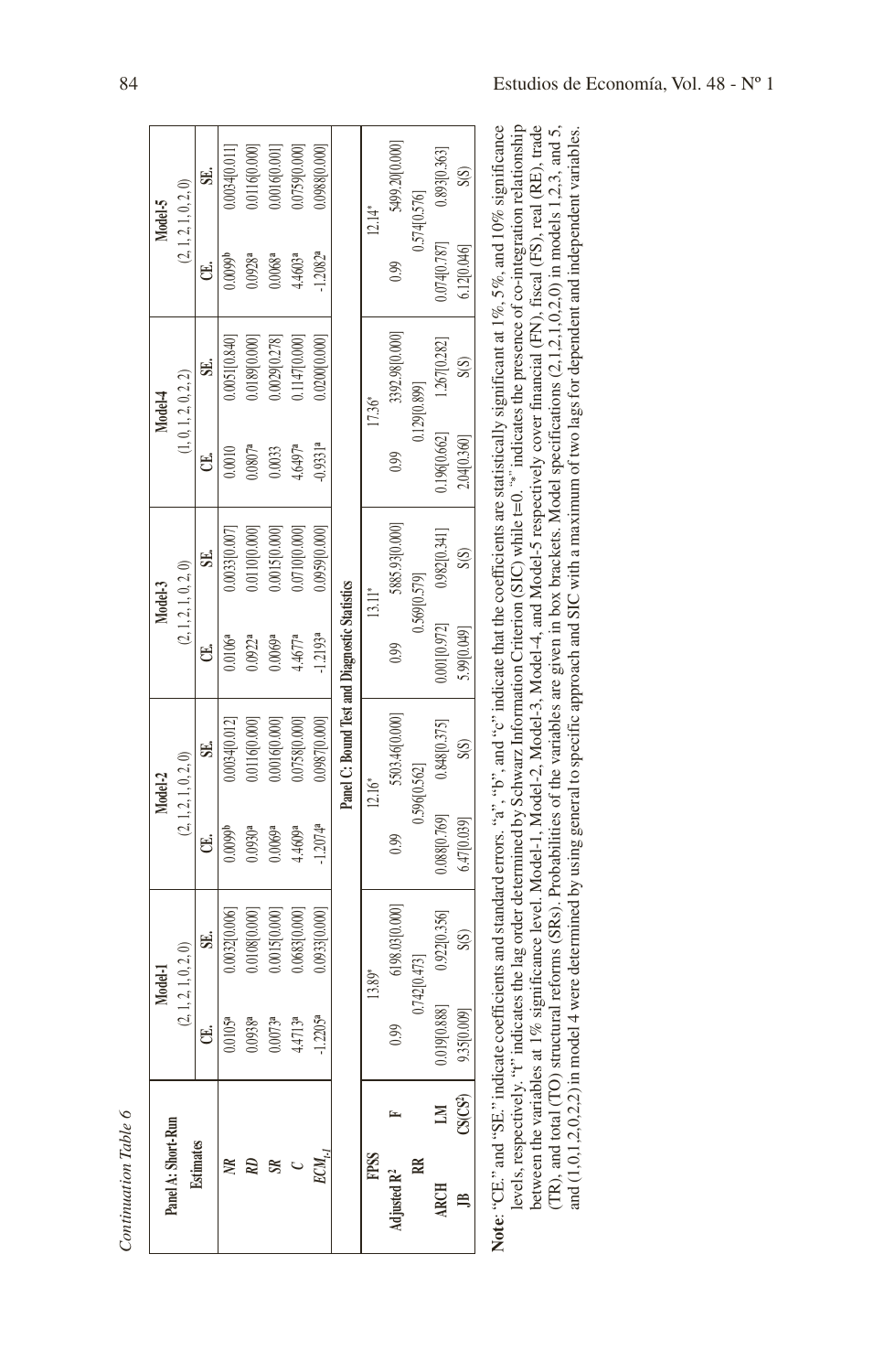| ֦֦֦֦֦֦֦֦֦֦֦֦֦֦֦֦֦֦֦֦֦֚֚֚֚֚֚֚֚֬֩֩֩֩֩֩֩֩֩֓֓֡֘֩֓֡֘֘֘֘֝֘֘֘֘֘֘֡֘֘֘֡֡֓֡֘<br>Ļ<br>TA PI | MTONDETITTC<br>Ę<br><b>ERUOL</b><br>٦<br>IA R NI |
|----------------------------------------------------------------------------------|--------------------------------------------------|
|----------------------------------------------------------------------------------|--------------------------------------------------|

|                                                                                                                                                                                                                                      |                                | Model-1                         |                                                | Model-2                          |                                | Model-3                            |                                | Model-4                          |                                | Model-5                                                       |
|--------------------------------------------------------------------------------------------------------------------------------------------------------------------------------------------------------------------------------------|--------------------------------|---------------------------------|------------------------------------------------|----------------------------------|--------------------------------|------------------------------------|--------------------------------|----------------------------------|--------------------------------|---------------------------------------------------------------|
| Panel A: Short-Run                                                                                                                                                                                                                   |                                | (2, 2, 2, 2, 0, 1, 2, 1)        |                                                | (2, 2, 2, 2, 0, 1, 2, 1)         |                                | (2, 2, 2, 2, 0, 1, 2, 1)           |                                | (1, 0, 2, 1, 2, 0, 2, 0)         |                                | (2, 2, 2, 2, 0, 1, 2, 1)                                      |
| <b>Estimates</b>                                                                                                                                                                                                                     | U                              | SE.                             | U                                              | S.                               | U                              | S.                                 | U.                             | S.                               | E                              | SE.                                                           |
|                                                                                                                                                                                                                                      | $-0.8105$ <sup>t</sup>         | 0.2627[0.018]                   | $-0.8669$                                      | (2717[0.015]                     | 0.8187                         | .2625[0.016]                       | 0.0761                         | 0.0499 [0.156                    | 0.8668 <sup>t</sup>            | 1.2709 [0.015]                                                |
|                                                                                                                                                                                                                                      | 0.2852                         | 1.1697[0.137]                   | 0.2822                                         | .1707[0.142]                     | 0.2707                         | 1647 [0.144]                       |                                | $\mid$                           | 0.2798                         | 1694 [0.143]                                                  |
|                                                                                                                                                                                                                                      | $0.3160^{a}$                   |                                 | 1.3196 <sup>a</sup>                            | .01410.000                       | $13202^8$                      | 0.0143 [0.000                      | 3.3198 <sup>a</sup>            | 0.0134[0.000]                    | $1.3203$ <sup>s</sup>          | 0.0145 [0.000                                                 |
|                                                                                                                                                                                                                                      | 0.1899b                        | 0.0706[0.031]<br>0.0554[0.106]  | 3094<br>0.0985                                 | 0.0726 [0.024]<br>0.0551 [0.117] | 1979 <sup>b</sup>              | $0.0710[0.027]$<br>$0.0532[0.114]$ | $\begin{array}{c} \end{array}$ |                                  | 0.2103 <sup>8</sup>            | $\begin{array}{c} 0.0726[0.023] \\ 0.0545[0.117] \end{array}$ |
|                                                                                                                                                                                                                                      |                                |                                 |                                                |                                  |                                |                                    |                                |                                  |                                |                                                               |
|                                                                                                                                                                                                                                      | $0.3991^{a}$                   | 0.0952[0.004]                   | $0.4318^{a}$                                   | 1029 [0.004]                     | $0.3827$ <sup>a</sup>          | 0.0912 [0.004                      | $0.2057$ <sup>b</sup>          | 0.0717[0.015]                    | $0.4271$ <sup>a</sup>          | 0.1015 [0.004]                                                |
|                                                                                                                                                                                                                                      | 0.3843 <sup>a</sup>            | 10000120001                     | 0.3943a                                        | 10001340.001                     | 0.374a                         | 100009960001                       | 2015 <sup>a</sup>              | 00000069010                      | 0.3917 <sup>a</sup>            | 1000112001                                                    |
|                                                                                                                                                                                                                                      | $.5234$ <sup>a</sup>           | 1334 [0.005]                    | 0.5668ª                                        | 1421 [0.005]                     | 0.5086 <sup>a</sup>            | 1309[0.006]                        | 11529                          | 0771[0.073]                      | $0.5622$ <sup>a</sup>          | 1.1409 [0.005]                                                |
|                                                                                                                                                                                                                                      | 2.2758ª                        | 1.6123[0.007]                   | $-2.5289a$                                     | .6636[0.006                      | 2.22 <sup>a</sup>              | 5998[0.007                         | $-0.7189$                      | 5058[0.183]                      | 2.5076 <sup>a</sup>            | .6574[0.007]                                                  |
|                                                                                                                                                                                                                                      | 1.6283 <sup>b</sup>            | 1.5389[0.019]                   | $1.5971^{b}$                                   | 5418[0.022]                      | $6155^{b}$                     | [610'0]6055'                       | $1.7215^{a}$                   | 1,3862[0.001                     | 1.5974 <sup>b</sup>            | 1.5396[0.021]                                                 |
|                                                                                                                                                                                                                                      | 1.4111 <sup>b</sup>            | 1,5591 [0.039]                  | $1.5917$ <sup>th</sup>                         | .5589[0.025]                     | 4214                           | 5553[0.038]                        | $\begin{array}{c} \end{array}$ |                                  | 1.5856                         | 1.5574 [0.025]                                                |
|                                                                                                                                                                                                                                      | 0.0379a                        | 0.0105 [0.008                   | 0.0398 <sup>a</sup>                            | 0.0112 [0.009]                   | 0.0366 <sup>a</sup>            | 0.0101 [0.008]                     | 0.0230 <sup>b</sup>            | 0.0081 [0.016]<br>0.0058 [0.144] | 0.0395a                        | 0.0111 [0.009]                                                |
|                                                                                                                                                                                                                                      | $\mid$                         |                                 | $\mid$                                         |                                  | $\begin{array}{c} \end{array}$ | $\begin{array}{c} \end{array}$     | $-0.0092$                      |                                  | $\begin{array}{c} \end{array}$ |                                                               |
|                                                                                                                                                                                                                                      | $\begin{array}{c} \end{array}$ |                                 |                                                |                                  | $\vert$                        |                                    | $0.0132^{b}$                   | 0.0055[0.037]                    |                                |                                                               |
| en de la partie de la partie de la partie de la partie de la partie de la partie de la partie de la partie de<br>1990 : la partie de la partie de la partie de la partie de la partie de la partie de la partie de la partie d<br>19 | ).0816ª<br>0.0819              | 0.0206[0.006]<br>0.0271 [0.019] | $0.0865$ <sup>a</sup><br>$0.0911$ <sup>b</sup> | 0.0215 [0.005]<br>0.0278 [0.014] | 0.0815ª<br>0.0783ª             | 0.020510.005]<br>0.0266[0.022]     | $0.0502^{b}$                   | 0.0182 [0.018]                   | 0.0863ª                        | $0.0215[0.005]$<br>$0.0276[0.014]$                            |
|                                                                                                                                                                                                                                      | $0.1358^{a}$                   | 10299[0.003]                    | $-0.1406^{a}$                                  | .0308[0.003]                     | $0.1325^{a}$                   | 0.0292[0.003]                      | $0.0971$ <sup>a</sup>          | 0.0266[0.003]                    | 0.1398a                        | 0.0306[0.003]                                                 |
|                                                                                                                                                                                                                                      | $-0.0859$                      | 10499[0.013]                    | $-0.1002$                                      | 0.0531 [0.101]                   | $-0.0758$                      | 0.0485 [0.162                      | 0.0129                         | 0378[0.739                       | 0.0977                         | 0.0526[0.101                                                  |
|                                                                                                                                                                                                                                      | 0.1927 <sup>a</sup>            | 0.0475[0.005]                   | 0.1951 <sup>a</sup>                            | 1.0485 [0.005]                   | $0.1973$ <sup>a</sup>          | 0.0483 [0.005                      | 0.1202 <sup>b</sup>            | 0387 [0.010]                     | $0.1962$ <sup>a</sup>          | 0.0486[0.005]                                                 |
|                                                                                                                                                                                                                                      | 0.0083 <sup>a</sup>            | 0.0021 [0.006]                  | 0.0078a                                        | 0020[0.006]                      | 0.0076 <sup>a</sup>            | 0.0019 [0.006                      | 0.0027                         | 0.019 [0.188]                    | $0.0077$ <sup>a</sup>          | 0.0020[0.006]                                                 |
|                                                                                                                                                                                                                                      | $0.0065^{b}$                   | 0.0026[0.040]                   | 0.0074                                         | 10028 [0.034]                    | 0.0064 <sup>b</sup>            | 0.002510.038                       |                                |                                  | $0.0073^{b}$                   | 0.0028 [0.033]                                                |
|                                                                                                                                                                                                                                      | 5.7853ª                        | 1155[0.001                      | 8899ª                                          | 1155[0.001]                      | 5.9584ª                        | 0991[0.00]                         | I.7452ª                        | 0.3156[0.000                     | $5.9221$ <sup>a</sup>          | 1079[0.001                                                    |
| Panel B: Long-Run<br>Estimates<br>RGFI                                                                                                                                                                                               | U                              | U.                              | É                                              | S.                               | U                              | U.                                 | U                              | SE.                              | É                              | SE.                                                           |
|                                                                                                                                                                                                                                      | $0.2644$ <sup>a</sup>          | 0.0116[0.000]                   | $0.2716^{a}$                                   |                                  | $0.2726^a$                     | 0.009210.000                       | 0.2972a                        | 0.0102[0.000]                    | 0.2729a                        | 0.009310.000                                                  |
|                                                                                                                                                                                                                                      | $0.8567$ <sup>a</sup>          | 0.115710.0001                   | 0.8791a                                        | 0.118610.0001                    | 0.8176 <sup>a</sup>            | 0.103110.000                       | 0.5204 <sup>a</sup>            | 0.086910.000                     | 0.8702 <sup>a</sup>            | 0.115610.000                                                  |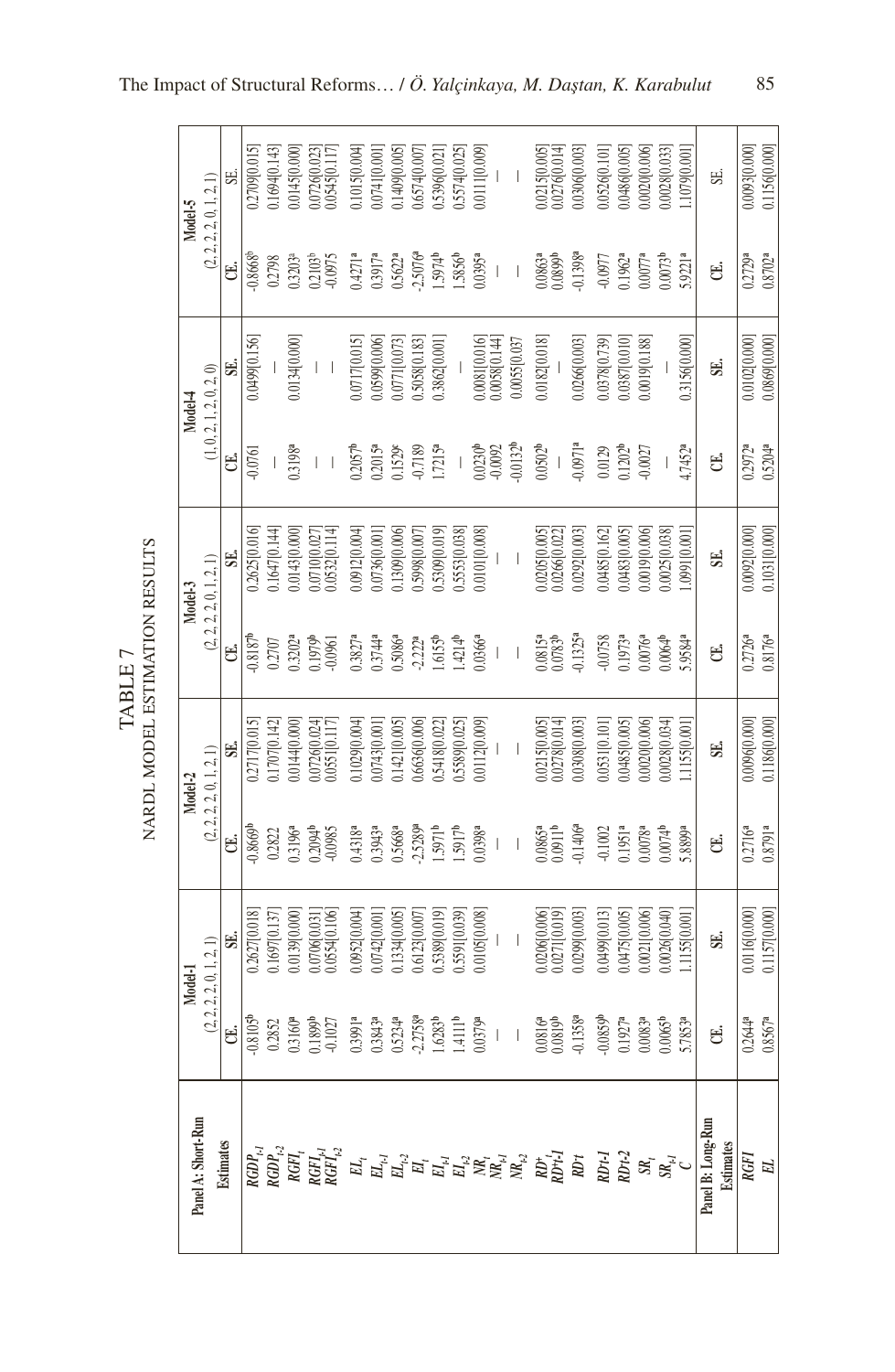| Panel A: Short-Run      |                            |                        | Model-1                  |                     | Model-2                                       |                     | Model-3                  |              | Model-4                  |                       | Model-5                  |
|-------------------------|----------------------------|------------------------|--------------------------|---------------------|-----------------------------------------------|---------------------|--------------------------|--------------|--------------------------|-----------------------|--------------------------|
|                         |                            |                        | (2, 2, 2, 2, 0, 1, 2, 1) |                     | (2, 2, 2, 2, 0, 1, 2, 1)                      |                     | (2, 2, 2, 2, 0, 1, 2, 1) |              | (1, 0, 2, 1, 2, 0, 2, 0) |                       | (2, 2, 2, 2, 0, 1, 2, 1) |
| Estimates               |                            | U                      | SE.                      | U                   | SE.                                           | U                   | S.                       | E            | SE.                      | U.                    | SE.                      |
| ⊠                       |                            | 0.5001 <sup>b</sup>    | 0.1454[0.011]            | $0.4164^{b}$        | 0.1547 [0.031]                                | $0.5262^{a}$        | 0.1388 [0.007]           | $0.9316^{a}$ | 00000000010              | $0.4255^{b}$          | 0.1524 [0.027            |
|                         |                            | $0.0248^{b}$           | 0.0076[0.014]            | $0.0251^{b}$        | 0.0075[0.013]                                 | $0.0236^{b}$        | $0.0071$ [0.013]         | 0.0006       | 0.0053[0.906]            | $0.0246^{\circ}$      | 0.0074[0.012]            |
|                         |                            | 0.1072a                | 0.016710.000             | 0.1121 <sup>a</sup> | 0.017310.000                                  | 0.1032 <sup>a</sup> | 0.0155 [0.000]           | 0,0466       | 0.0168[0.018]            | 0.1110 <sup>a</sup>   | 0.016910.000             |
| ŔĐ                      |                            | $-0.0189$              | 0.0292[0.536]            | $-0.0288$           | 0.0292[0.355]                                 | $-0.0071$           | 0.0278[0.805]            | 0.0334       | 0.0431[0.454]            | $-0.0259$             | 0.0287[0.396]            |
| $\mathbb{R}$            |                            | 0.0096 <sup>b</sup>    | 0.0028 [0.011]           | 0.0096 <sup>b</sup> | 0.0027 [0.010]                                | 0.0091 <sup>a</sup> | 0.0026[0.009]            | $-0.0025$    | 0.0017[0.172]            | $0.0094$ <sup>a</sup> | 0.0026[0.009]            |
|                         |                            | 3.7928ª                | 0.2502 [0.000]           | 3.7169а             | 0.2626[0.000]                                 | 3.8492ª             | 0.2626[0.000]            | 4.4094ª      | 0.2213 [0.000]           | 3.7315ª               | 0.2574 [0.000]           |
|                         |                            | $-1.5253$ <sup>a</sup> | 0.1378 [0.000]           | $-1.5846a$          | 0.1433 [0.000]                                | $-1.5479a$          | 0.1390[0.000]            | 1.0761ª      | 0.0226[0.000]            | $-1.58709$            | 0.143210.000             |
| $W_{SR}$                | $W_{LR}$                   | 12.75[0.002]           | 11.72[0.005]             | 12.70[0.002]        | 11.69[0.006]                                  | 13.16[0.001]        | 11.80[0.005]             | 16.80[0.001] | 13.22[0.001]             | 12.82 [0.002]         | 11.76[0.006]             |
|                         |                            |                        |                          |                     | Panel C: Bound Test and Diagnostic Statistics |                     |                          |              |                          |                       |                          |
| <b>FPSS</b>             |                            |                        | 635*                     |                     | $634*$                                        |                     | $6.43*$                  |              | 14.35*                   |                       | $637*$                   |
| Adjusted R <sup>2</sup> |                            | 0.99                   | 5061.09[0.000]           | 0.99                | 5020.49 [0.000]                               | 0.99                | 5172.29 [0.000]          | 0.99         | 4149.85 [0.000]          | 0.99                  | 5055.92[0.000]           |
|                         |                            |                        | 1,557[0.170]             |                     | 0.946[0.380]                                  |                     | 1,519[0.179]             |              | 0.276[0.788]             |                       | 0.972[0.369]             |
| <b>ARCH</b>             |                            | 0.133[0.718]           | 0.031[0.867]             | 0.722[0.404]        | 0.205[0.667]                                  | 0.433[0.516]        | 0.053[0.826]             | 0.058[0.812] | 0.491[0.499]             | 0.809[0.377]          | 0.202[0.669]             |
| Ê,                      | $\mathrm{CS}(\mathrm{CS})$ | 0.639[0.726]           | S(S)                     | 0.838 [0.658]       | S(S)                                          | 0.850[0.653]        | S(S)                     | 6.37[0.041]  | S(S)                     | 0.848[0.654]          | S(S)                     |